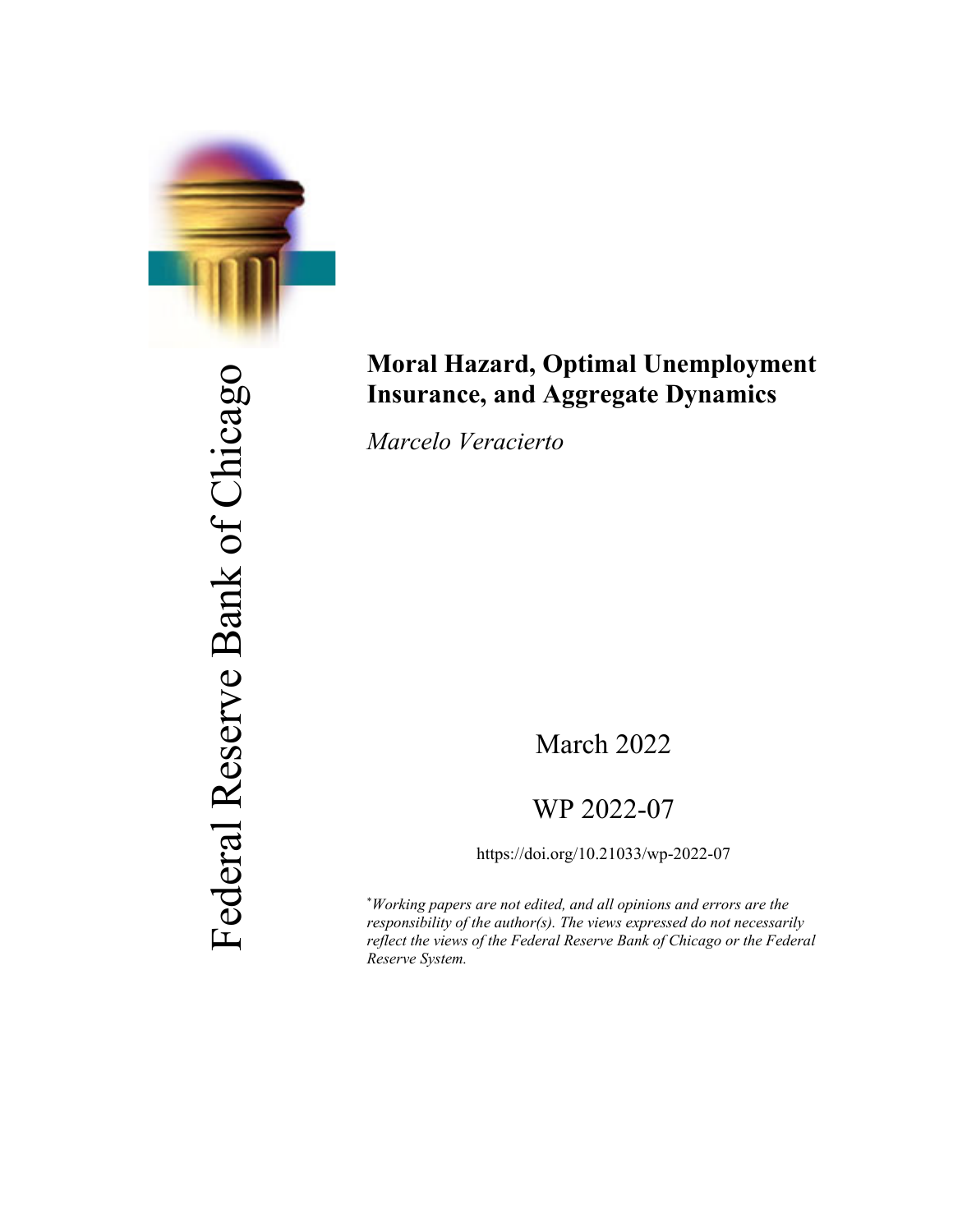# Moral Hazard, Optimal Unemployment Insurance, and Aggregate Dynamics

Marcelo Veracierto\*

Federal Reserve Bank of Chicago, U.S.A

March, 2022

Abstract: In this paper, I explore how optimal aggregate dynamics can be shaped by the presence of moral hazard in unemployment insurance. I also analyze the optimal provision of unemployment insurance and the implications for the amount of cross-sectional heterogeneity. The economy that I consider embeds the Hopenhayn-Nicolini unemployment insurance model into a real business cycle model with search frictions. In a calibrated version I find that the presence of private information has large effects on optimal aggregate steady-state dynamics but not on aggregate fluctuations. In addition, I find that optimal consumption replacement ratios are approximately independent of the business cycle.

Keywords: Private information; Mechanism Design; Business Cycles; Moral hazard; Unemployment Insurance

JEL classification: D82; E32; J64; J65

<sup>\*</sup>The views expressed here do not necessarily reflect those of the Federal Reserve Bank of Chicago or the Federal Reserve System. Address: Federal Reserve Bank of Chicago, Research Department, 230 South LaSalle Street, Chicago, IL 60604. E-mail: mveracie@frbchi.org. Phone: (312) 322-5695.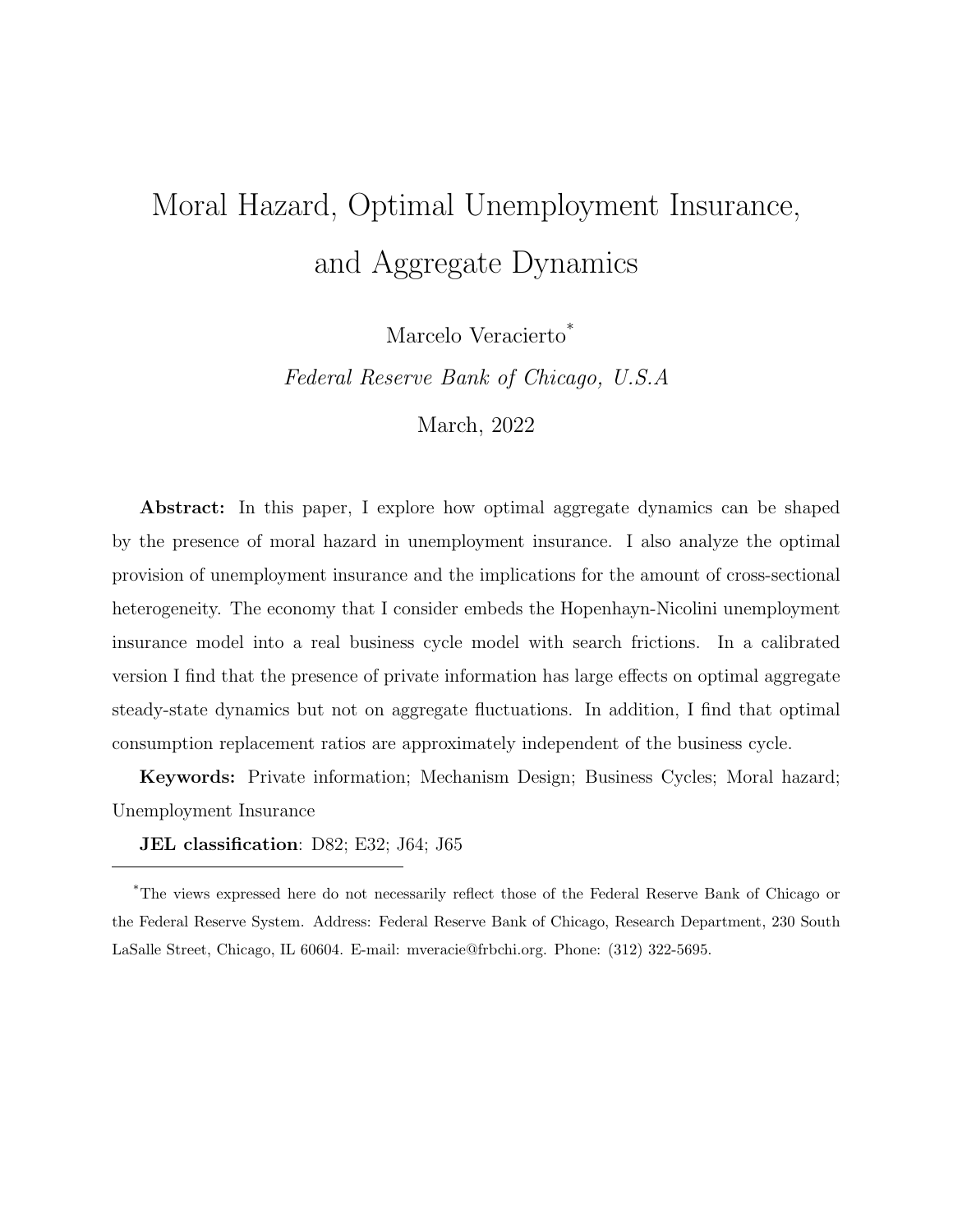#### 1 Introduction

The main purpose of this paper is to provide a theoretical exploration of how the presence of moral hazard in unemployment insurance (UI) can affect optimal aggregate dynamics, both at the steady state and over business cycle fluctuations. A novel feature of the paper is that instead of performing the analysis under exogenous forms of market incompleteness (such as borrowing constraints) and restricting policy instruments to belong to a certain class (e.g., constant replacement ratios or a fixed duration of benefits), it takes a more primitive approach. In particular, it solves the mechanism design problem of a real business cycle (RBC) economy subject to search frictions. Moral hazard problems arise in this economy because the search efforts of individuals are unobserved, creating a nontrivial trade-off for the social planner in terms of providing insurance and incentives. I am interested not only in studying how aggregate dynamics are affected by the presence of private information, but also in characterizing the optimal provision of unemployment insurance and exploring its implications for the optimal amount of cross-sectional inequality, both at the steady state and over the business cycle.

The model economy that I use embeds the optimal unemployment insurance model of Hopenhayn and Nicolini (1997) into a RBC model with search frictions. In this economy, all the production is done in a central island, where a representative firm produces output using capital and labor subject to an aggregate productivity shock. The aggregate shock follows a standard first-order autoregresive  $(AR(1))$  process. Agents become exogenously separated from the production island; and in order to get back to it, they need to search. The probability of arriving at the production island depends on the search intensity of the agent, which is private information. While the search intensity of an agent is not observable, their location (either inside or outside the production island) is; and therefore, allocations can be made contingent on this information. Agents are risk-averse, value consumption, and dislike to search.

A social planner designs optimal dynamic contracts for the agents in this economy. In line with the literature, a dynamic contract is given a standard recursive formulation in which a promised value to the agent and the employment status of the agent describe its state. Given the current state of the contract and the aggregate state of the economy, the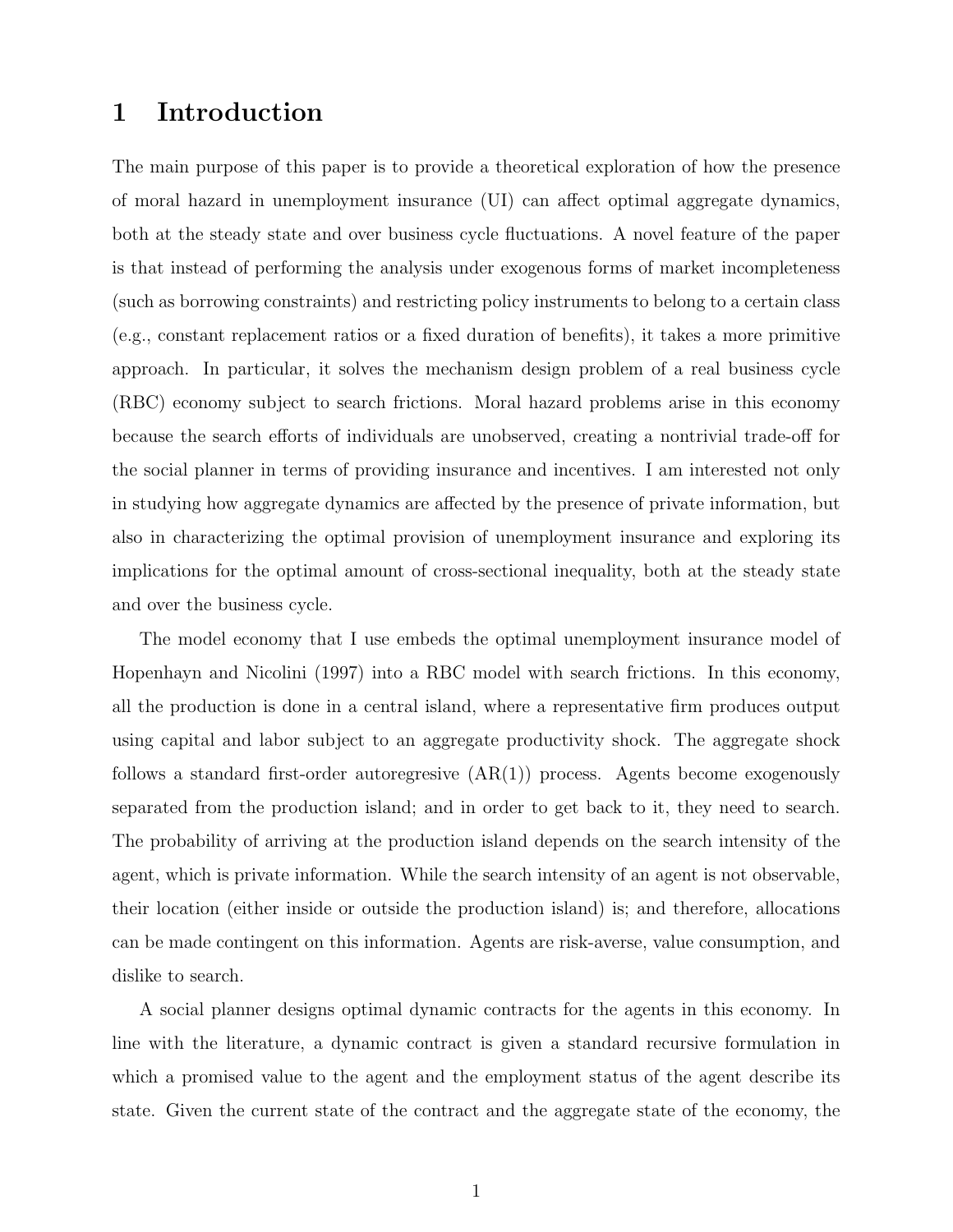contract specifies current consumption, current search intensity (if the agent is unemployed), and next-period state-contingent promised values. Since the model has a large number of agents and labor market shocks are idiosyncratic, the social planner needs to keep track of the whole distribution of individuals across promised values and employment statuses as a state variable. Given this distribution, the aggregate stock of capital, and the aggregate productivity level, the social planner seeks to maximize the present discounted utility of agents subject to incentive-compatibility, promise-keeping, and aggregate resource-feasibility constraints.

I calibrate this Hopenhayn-Nicolini RBC model to U.S. observations and compare its optimal aggregate dynamics under public and private information. I find that the presence of information frictions has important effects on its steady-state dynamics: The private information reduces aggregate employment, consumption, investment, and output by 2.4% and creates a significant amount of consumption inequality: The cross-sectional standard deviation of log consumption goes from zero to 0.083. However, at business cycle frequencies the private information has negligible aggregate effects: The impulse responses of aggregate employment, consumption, investment and output are approximately the same under public and private information.

The intuition for why the private information matters so much for steady-state dynamics is that the social planner faces a nontrivial trade-off between aggregate employment and unemployment insurance provision: Given that the separation rate is exogenous, the planner can only increase aggregate employment by inducing the unemployed agents to increase their search intensities. However, since their search intensities are private information, this can only be done by increasing the differences between the promised values of becoming employed and the promised values of continuing to be unemployed (thus reducing the amount of unemployment insurance provided). Given this trade-off, the social planner chooses to generate a lower aggregate employment level at the deterministic steady state. With business cycle dynamics things look different. It is still true that when there is a positive aggregate productivity shock, in order to induce unemployed agents to search more intensively, the social planner needs to punish them with the insurance that they receive. However, this is compensated by the higher insurance that they receive when there is a negative aggregate productivity shock. At a first-order approximation, the losses and gains in unemployment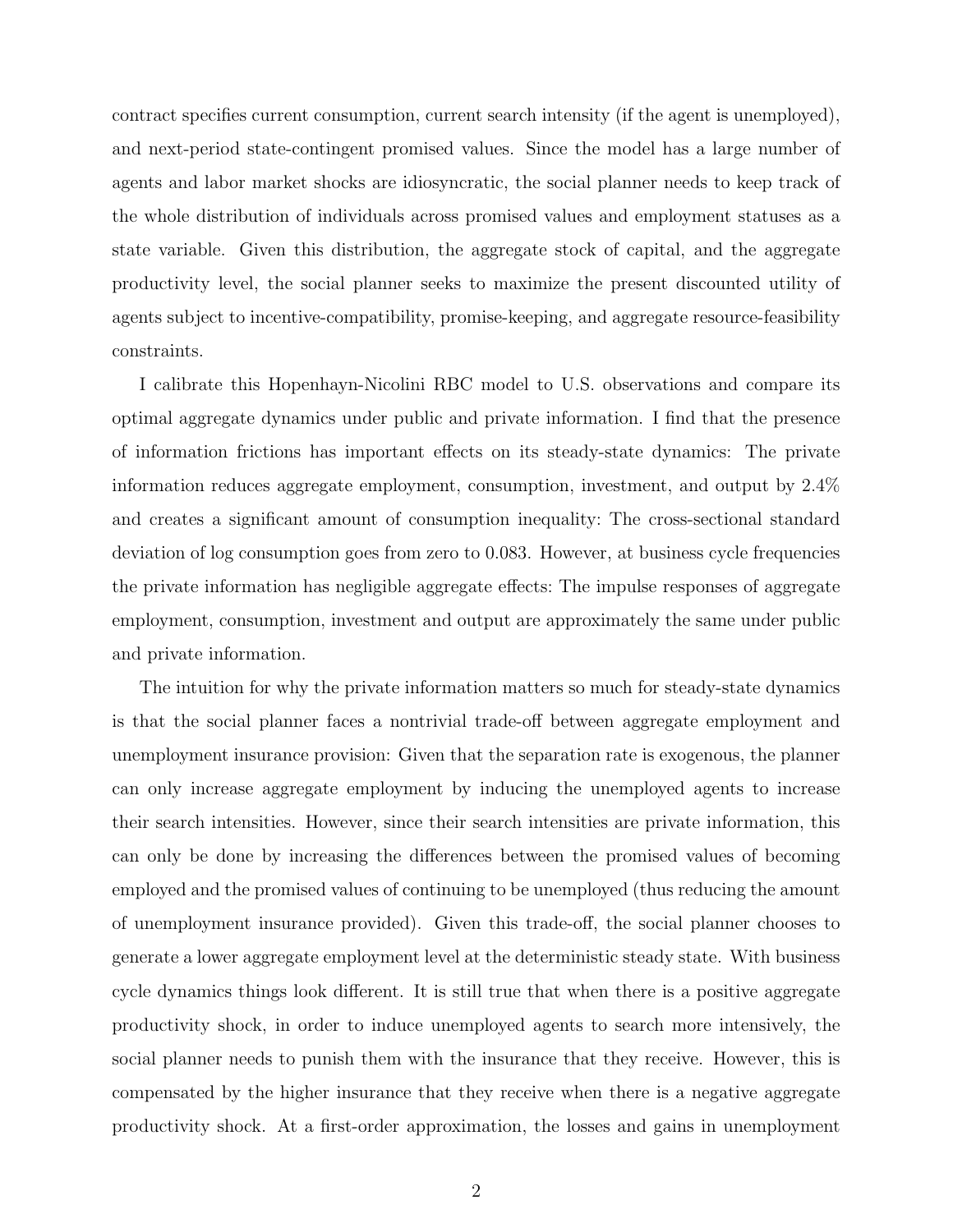insurance provision across expansions and contractions balance out and make the social planner respond to aggregate shocks approximately the same way under public and private information.

In terms of the design of optimal unemployment insurance, I find that there are no significant interactions with the state of the business cycle. Optimal consumption replacement ratios are determined at the deterministic steady-state of the economy and solely depend on idiosyncratic labor market histories. Over the business cycle, the consumption of agents at different stages of their idiosyncratic histories get roughly scaled up or down by a common factor, leaving all replacement ratios approximately unchanged. In fact, the variance of the distribution of log consumption levels remains roughly constant over time. What is significantly affected over the business cycle is the distribution of promised values of unemployed agents, since these agents are required to search more during booms and they must be given the incentives to do so.

This paper is related to a vast literature on optimal unemployment insurance. First, my paper is tightly related to Hopenhayn and Nicolini (2009), since it uses essentially the same model as theirs, but embedded in an RBC context.<sup>2</sup> However, Hopenhayn and Nicolini (2009) analyze optimal unemployment insurance abstracting from business cycle considerations, as do Hopenhayn and Nicolini (1997), Werning (2002), and Shimer and Werning (2008). Kroft and Notowidigdo (2011), Sanchez (2008) and Williams and Li (2015) all consider business cycle effects but perform their analysis within a principal-agent setup. In contrast, I consider an economy-wide social planning problem under aggregate uncertainty that takes into account not only the individual incentive constraints, but also the aggregate feasibility constraints. While there is a large general equilibrium literature analyzing optimal UI provision in a deterministic environment, the analysis in business cycle settings is more limited. Recent examples include Landais et al. (2018), Jung and Kuester (2015), and Mitman and Rabinovich (2015) in Mortensen-Pissarides frameworks and Boostani et al. (2017) in a directed search environment. However, all of these papers impose exogenous

<sup>2</sup>Actually, it is essentially the same model as the one in Section 2 of Hopenhayn and Nicolini (2009). However, instead of having indivisible search decision, search intensities in my model are continuous. Also, instead of characterizing optimal allocations only at low promised values, I characterize them over the whole support of the distribution (although my characterization is numerical instead of analytical).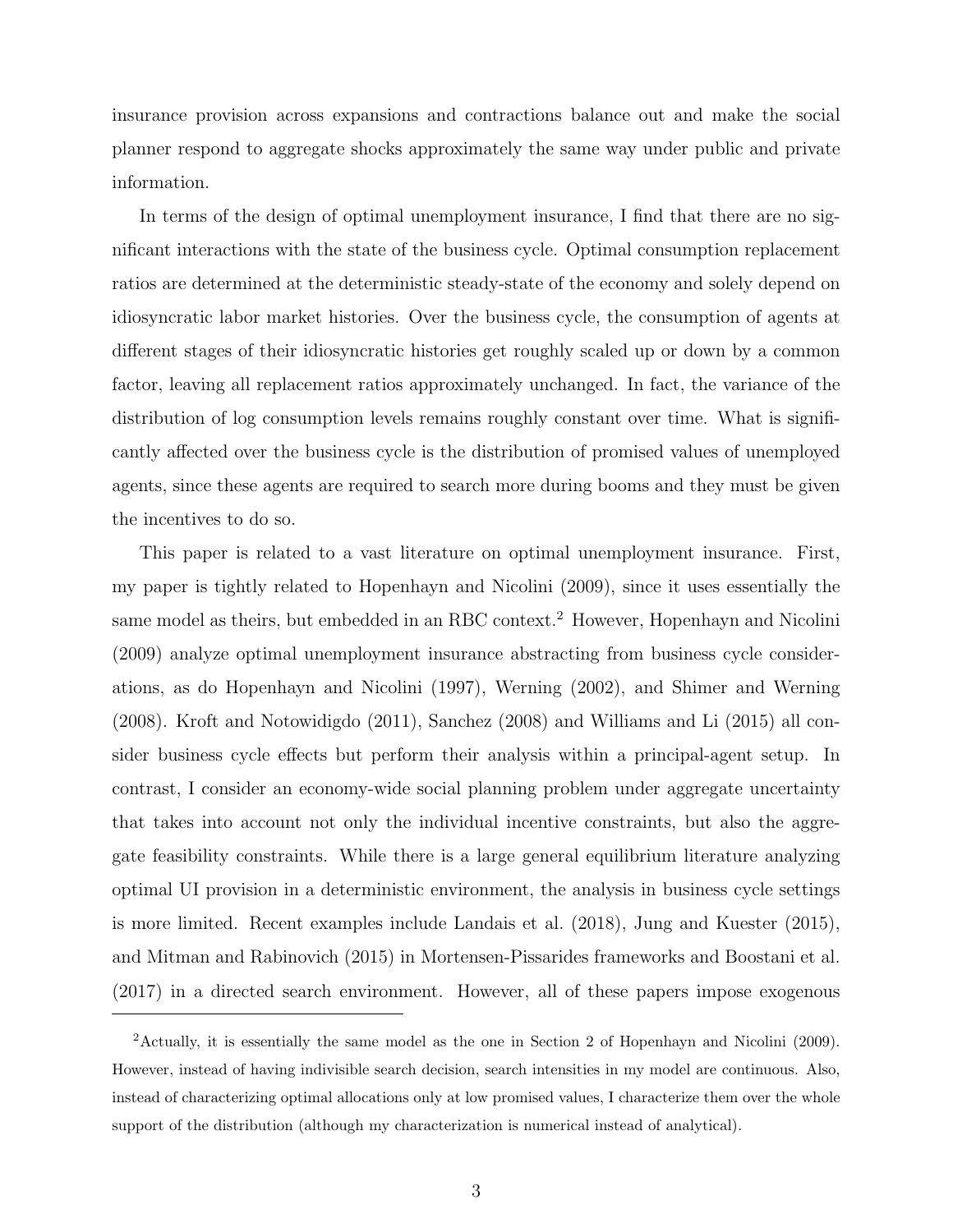restrictions to the financial markets that agents have available (e.g., exogenous borrowing limits or hand-to-mouth workers) and to the policy instruments that the government has available (e.g., homogeneous UI benefits, an infinite duration of UI benefits, or a constant probability of UI termination). In contrast, the Hopenhayn-Nicolini RBC model in this paper analyzes the true social optimum for the environment considered, in which the only restrictions to risk sharing arise because of the presence of private information. Thus, it provides a useful benchmark to which equilibria with exogenous restrictions to risk sharing and policy instruments may be compared.

Previous work analyzing optimal social insurance in aggregate models include Green (1987), Atkeson and Lucas (1992), Golosov et al. (2007), Farhi and Werning (2012), and Golosov et al. (2016). However, interactions with aggregate fluctuations have been mostly neglected in this literature. Notable exceptions are Phelan (1994), da Costa and Luz (2018), Werning (2007), Scheuer (2013), and Veracierto (2021). The most closely related paper is Veracierto (2021), since it also solves the mechanism design problem of an RBC economy subject to information frictions. The model that I considered in that paper is a standard RBC economy populated by agents who value consumption and leisure, and who receive idiosyncratic shocks to their value of leisure. These shocks, which are independent and identically distributed (i.i.d.) over time and across individuals, are private information. For that Mirrlees RBC economy, I showed that the presence of private information is completely irrelevant for both steady-state and business cycle dynamics: The stationary behavior of all macroeconomic variables (i.e., aggregate output, consumption, investment, hours worked, and capital) are the same under private information as under full information.<sup>3</sup> On the contrary, in the Hopenhayn-Nicolini RBC model analyzed in this paper, the information frictions greatly affect steady-state aggregate dynamics. However, the information frictions are still irrelevant for business cycle dynamics.

The paper is organized as follows. In Section 2, I describe the economy. In Section 3, I describe the mechanism design problem. In Section 4, I parametrize the economy. Next, I analyze the optimal steady-state dynamics in Section 5. Then, I analyze the optimal

<sup>3</sup>For logarithmic preferences, I established the irrelevance result analytically. For other preferences, I showed it numerically.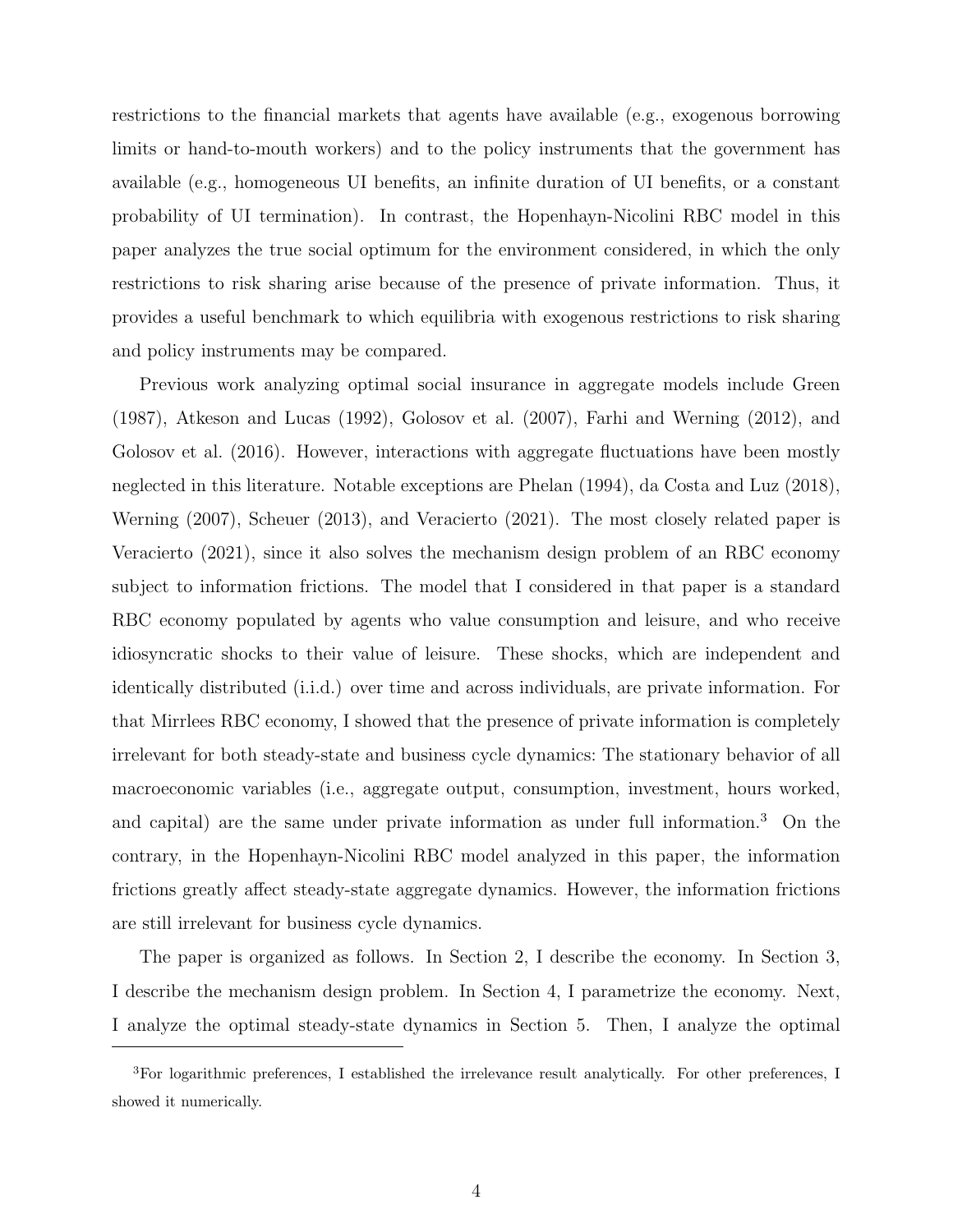fluctuations in Section 6. Finally, I provide conclusions in Section 7.

#### 2 The economy

The economy is populated by a unit measure of agents subject to stochastic lifetimes. Whenever an agent dies they are immediately replaced by a newborn, leaving the aggregate population level constant over time. The preferences of an individual born at date  $T$  are given by

$$
E_T\left\{\sum_{t=T}^{\infty}\beta^{t-T}\sigma^{t-T}\left[r\left(c_t\right)-s_t\right]\right\},\,
$$

where  $\sigma$  is the survival probability,  $0 < \beta < 1$  is the discount factor,  $c_t$  is consumption,  $s_t$  is search intensity,  $r$  is given by

$$
r\left(c\right) = \frac{c^{1-\alpha} - 1}{1 - \alpha},
$$

and  $\alpha > 0$ .

All production in the economy is done in a central island.<sup>4</sup> Agents get exogenously separated from the production island at a common rate  $\phi$ , and in order to get back to it, they need to search. The probability of arriving at the production island at the beginning of the following period depends on the search intensity of the individual according to a strictly increasing and concave function  $\eta(s_t)$ . The search intensity  $s_t$  is assumed to be private information, creating a moral hazard problem similar to the one in Hopenhayn and Nicolini (2009). All agents are born outside the production island.

Output, which can be consumed or invested, is produced according to the following production function:

$$
Y_t = e^{z_t} K_{t-1}^{\gamma} H_t^{1-\gamma},
$$

where  $Y_t$  is output,  $z_t$  is aggregate productivity,  $K_{t-1}$  is capital,  $H_t$  is employment, and  $0 < \gamma < 1$ . The aggregate productivity level  $z_t$  follows a standard AR(1) process given by

$$
z_{t+1} = \rho z_t + \varepsilon_{t+1},
$$

where  $0 < \rho < 1$  and  $\varepsilon_{t+1}$  is normally distributed with zero mean and standard deviation  $\sigma_{\varepsilon}$ .

<sup>&</sup>lt;sup>4</sup>The fiction of a central island has been previously used by Alvarez and Veracierto (2001) and Ljungqvist and Sargent (2007).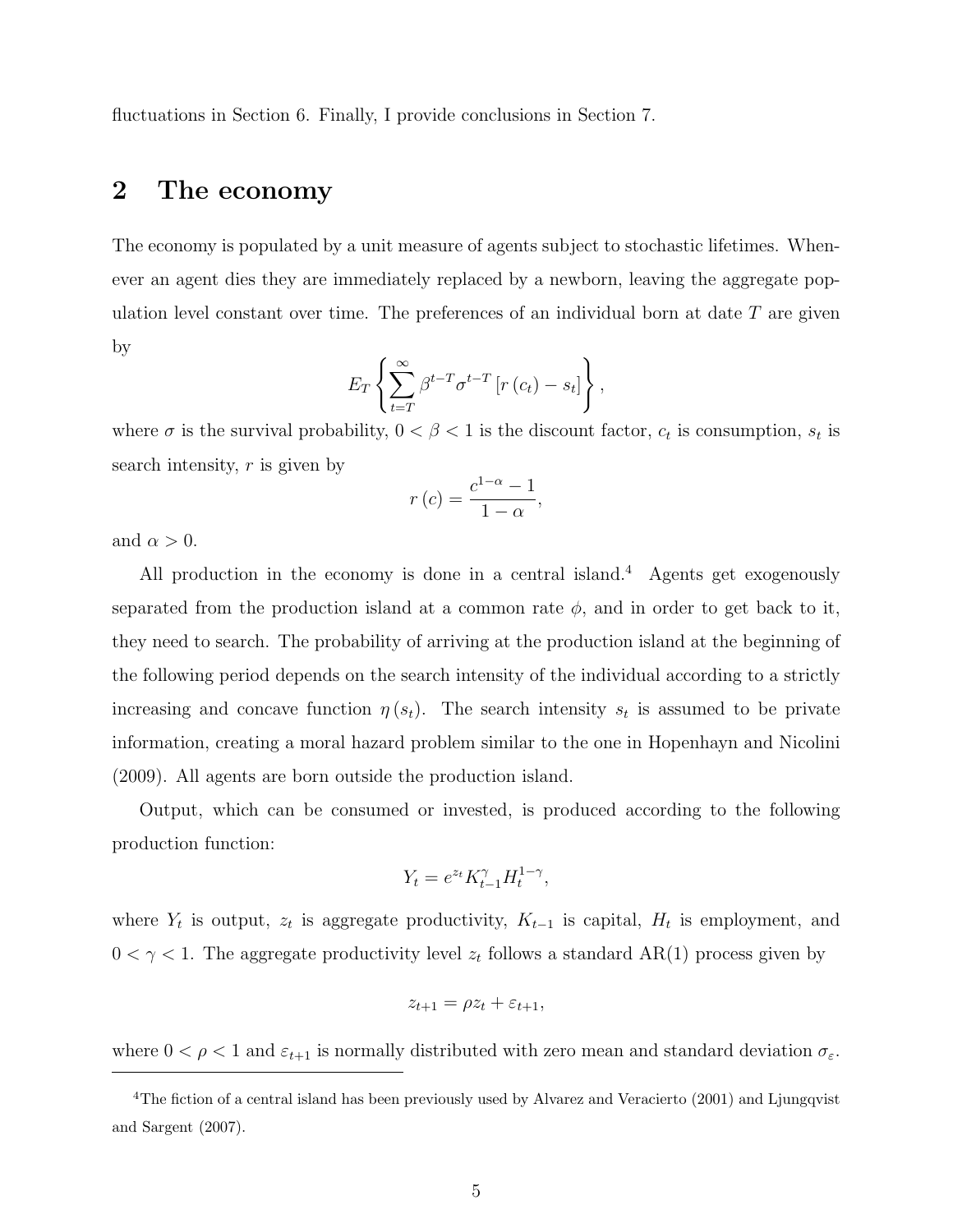Capital is accumulated using a standard linear technology given by

$$
K_t = (1 - \delta) K_{t-1} + I_t,
$$
\n(1)

where  $I_t$  is gross investment and  $0 < \delta < 1$ .

### 3 The mechanism design problem

In this section, I describe the problem of a social planner that maximizes utility subject to incentive-compatibility, promise-keeping, and aggregate resource-feasibility constraints. While the search intensities of agents are not observable, their locations (either inside or outside the production island) are; and therefore, recursive contracts can be made contingent on this information. For simplicity's sake, in what follows an agent will be called employed if they are located inside the production island, and unemployed if they are located outside of it.

In order to describe the mechanism design problem it will be important to distinguish between two types of agents: young and old. A young agent is one who has been born at the beginning of the current period. An old agent is one who has been born in some previous period. The social planner must decide recursive plans for both types of agents. The state of a recursive plan is given by the agent's employment status and the value (i.e., discounted expected utility) that the agent is entitled to at the beginning of the period. Given this state, the recursive plan specifies the current utility of consumption, the current search intensity, and the next-period state-contingent promised values. The social planner is fully committed to the recursive plans they choose and agents have no outside opportunities available.

A key difference between the young and the old is in terms of promised values. Because during the previous period the social planner has already decided on some recursive plan for a currently old agent, the planner is restricted to delivering the corresponding promised value during the current period. In contrast, the social planner is free to deliver any value to a currently young agent, since this is the first period they are alive. Reflecting this difference, I will specify the individual state of an old agent to be their promised value v and their current employment status n, where n is either  $e$  (employed) or u (unemployed). At date t, their current utility of consumption, search intensity, and next-period promised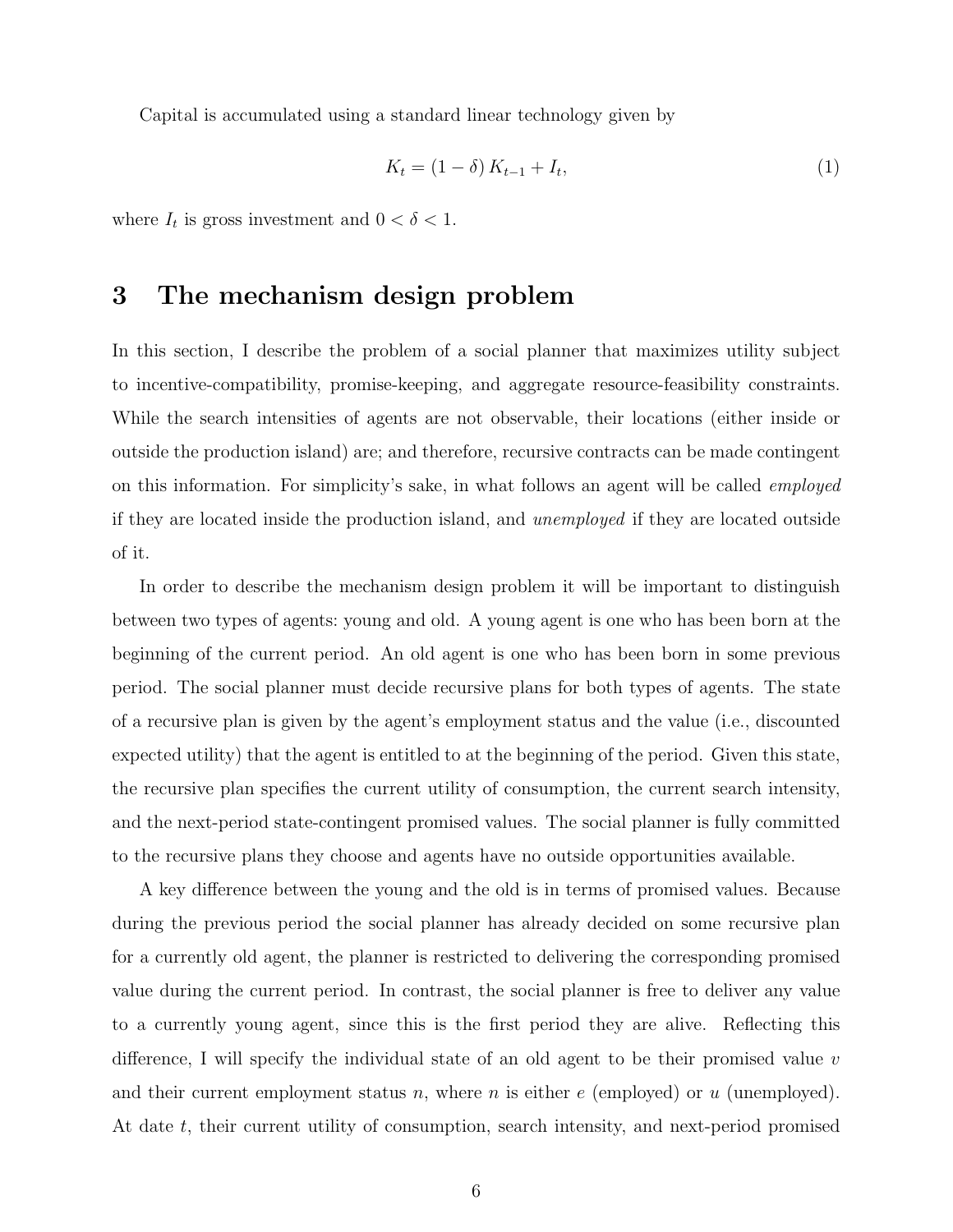value are denoted by  $r_{ont}(v)$ ,  $s_{ot}(v)$ , and  $w_{onn',t+1}(v)$ , respectively, where  $w_{onn',t+1}(v)$  is a random variable contingent on the realization of  $n'$  and  $z_{t+1}$ <sup>5</sup> Observe that there is no need to specify the search intensity of employed agents because it is always set to zero. In turn, since all young agents are unemployed and have no ongoing recursive contracts, their current utility of consumption, search intensity, and next-period promised value are simply denoted by  $r_{yut}$ ,  $s_{yt}$ , and  $w_{yun',t+1}$ , respectively, where  $w_{yun',t+1}$  is also contingent on the realization of  $n'$  and  $z_{t+1}$ .

The aggregate state of the economy is given by a vector  $(z_t, K_{t-1}, \mu_{et}, \mu_{ut})$ , where  $z_t$  is the aggregate productivity level,  $K_{t-1}$  is the stock of capital,  $\mu_{et}$  is a measure describing the number of employed old agents across individual promised values v, and  $\mu_{ut}$  is similar to  $\mu_{et}$ but for unemployed old agents. The social planner seeks to maximize the weighted sum of the welfare levels of current and future generations of young agents (the welfare levels of old agents are predetermined by their promised values at the beginning of the period). That is, given the current state vector of the economy, the planner maximizes

$$
V_{t}(z_{t}, K_{t-1}, \mu_{et}, \mu_{ut}) = \max \left\{ (1 - \sigma) \left( r_{yut} - s_{yt} + \beta \sigma E_{t} \left[ \eta \left( s_{yt} \right) w_{yue, t+1} + (1 - \eta \left( s_{yt} \right) \right) w_{yuu, t+1} \right] \right\}
$$

$$
+ \theta E_{t} \left[ V_{t+1} \left( z_{t+1}, K_{t}, \mu_{e,t+1}, \mu_{u,t+1} \right) \right], \tag{2}
$$

subject to incentive-compatibility, promise-keeping, and aggregate resource-feasibility constraints, where  $E_t$  denotes the expectation conditional on  $z_t$ ,  $V_t$  is the social planner's value function, and  $\theta$  is the Pareto weight of the next-period generation relative to the currentperiod generation.<sup>6</sup>

Instead of providing the details for this economy-wide planning problem, I will describe it in terms of its component planning problems, as this is more convenient. In each period, there are two types of component planning problems–one concerned with providing insurance and incentives to individuals and the other concerned with making production and investment decisions. In these component planning problems, the joint stochastic process for the shadow price of labor (in terms of the consumption good),  $q_t$ , and the shadow price

 $5I$  follow the convention that a variable is dated t if it becomes known at date t.

 $6$ Observe that given the constant probability of dying  $1-\sigma$  and the immediate replacement with newborns, the number of young agents in the economy is always equal to  $1 - \sigma$ .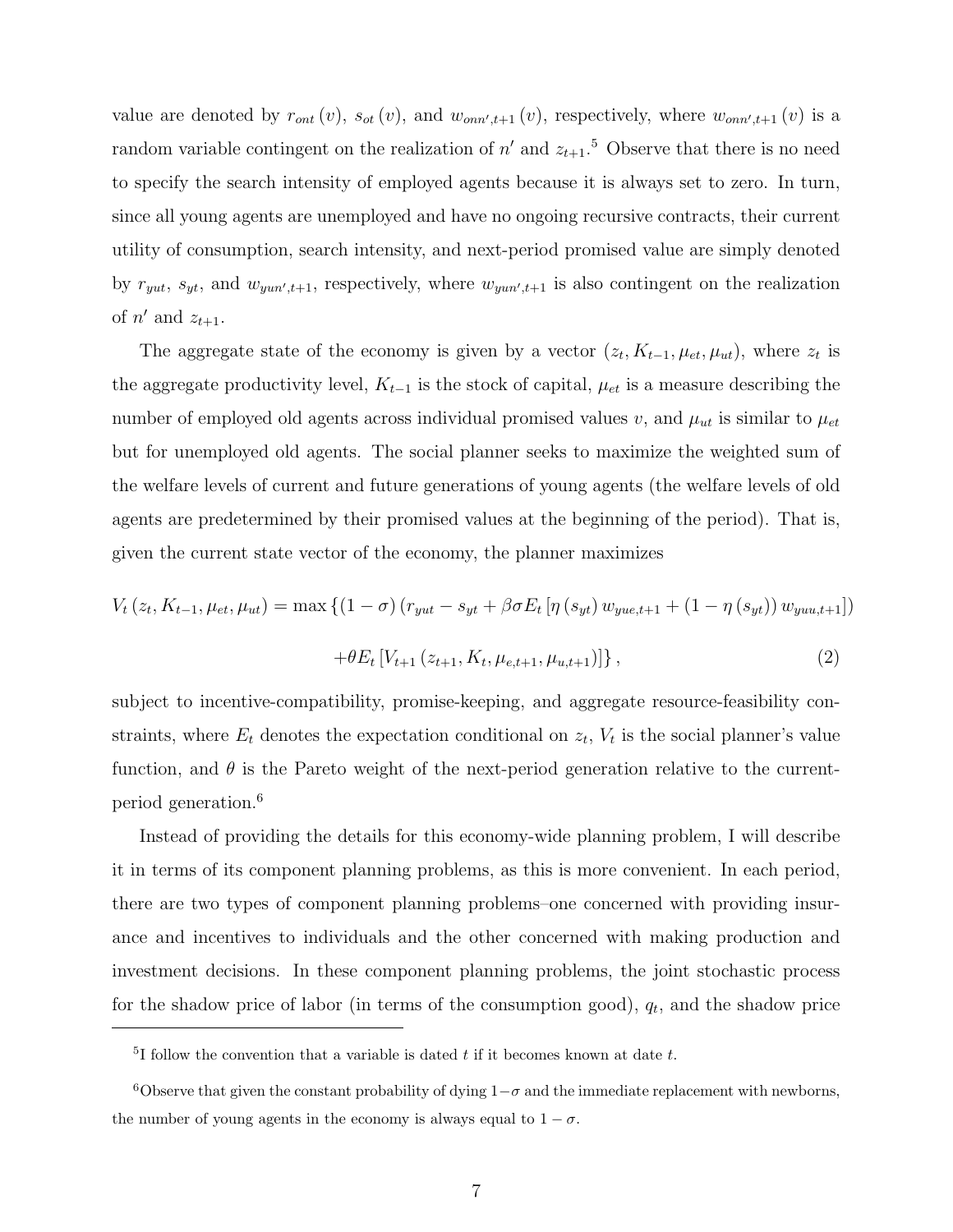of the consumption good (in utiles),  $\lambda_t$ , are taken as given. The solutions to these component planning problems correspond to the solution of the economy-wide planning problem if certain side conditions are satisfied.

The component planning problem for individuals can be distinguished by the age and employment status of the agent. The date t component planning problem for employed old individuals is the following:

$$
P_{oet}(v) = \max \{ \{ q_t - c \left( r_{oet}(v) \right) \} + \theta \sigma E_t \left[ \frac{\lambda_{t+1}}{\lambda_t} \left( \phi P_{ou,t+1} \left( w_{oeu,t+1}(v) \right) + (1 - \phi) P_{oe,t+1} \left( w_{oee,t+1}(v) \right) \right) \right] \},
$$
(3)

subject to

$$
v = r_{oet}(v) + \beta \sigma E_t \left[ \phi w_{oeu, t+1}(v) + (1 - \phi) w_{oee, t+1}(v) \right],
$$
 (4)

where  $c(r) = \left[ (1-\alpha) r + 1 \right]^{\frac{1}{1-\alpha}}$  is the consumption level corresponding to the utility of consumption  $r, P_{oet}(v)$  is the current social value of an employed old individual with promised value v (in terms of the current consumption good), and  $P_{out}(v)$  is similar to  $P_{out}(v)$  but for unemployed old agents. Observe that the flow social value of an employed old worker is the value of their labor input, net of the consumption goods transferred to them. The expected continuation social value of an employed old agent takes into account that, conditional on surviving, the agent will become unemployed with probability  $\phi$ . This continuation social value is discounted according to the stochastic social discount factor  $\frac{\lambda_{t+1}}{\lambda_t}$  and the relative Pareto weight  $\theta$ . Equation (4) is the promise-keeping constraint.

The date t component planning problem for unemployed old individuals is

$$
P_{out}(v) = \max\left\{-c\left(r_{out}(v)\right)\right\}
$$

$$
+ \theta \sigma E_t \left[ \frac{\lambda_{t+1}}{\lambda_t} \left( \eta \left( s_{ot}(v) \right) P_{oe,t+1} \left( w_{oue,t+1}(v) \right) + (1 - \eta \left( s_{ot}(v) \right) \right) P_{ou,t+1} \left( w_{ouu,t+1}(v) \right) \right) \right], \tag{5}
$$

subject to

$$
v = r_{out}(v) - s_{ot}(v) + \beta \sigma E_t \left[ \eta \left( s_{ot}(v) \right) w_{oue,t+1}(v) + (1 - \eta \left( s_{ot}(v) \right) \right) w_{ouu,t+1}(v) \right], \quad (6)
$$

$$
\eta'(s_{ot}(v)) \beta \sigma E_t [w_{oue,t+1}(v) - w_{ouu,t+1}(v)] = 1.
$$
\n(7)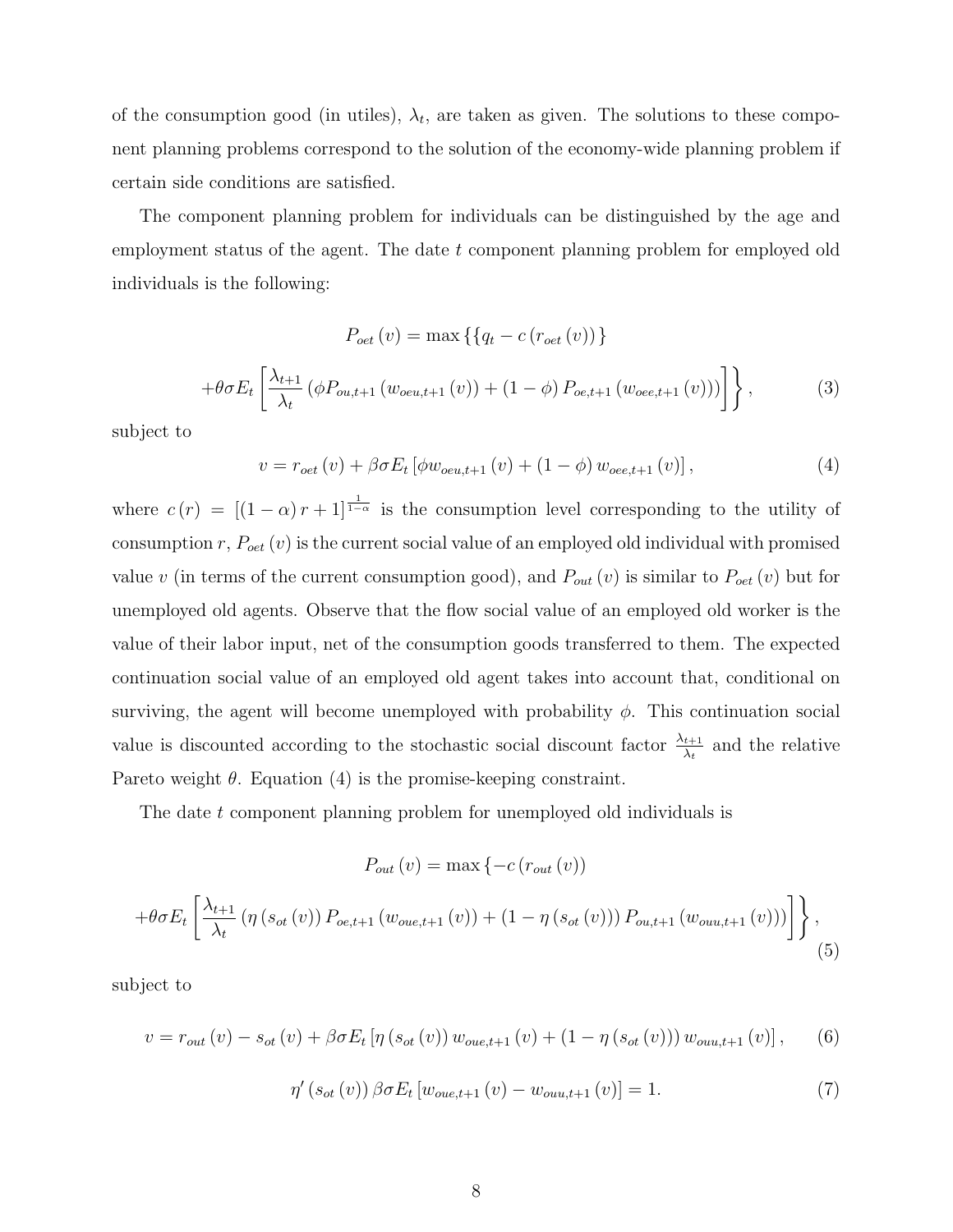Observe that the flow social value of an old unemployed agent is simply the cost of the consumption goods transferred to them. The expected continuation social value of an unemployed old agent takes into account that, conditional on surviving, the agent will become employed with probability  $\eta(s_{ot})$ . Equation (6) is the promise-keeping constraint. Equation (7) is the incentive-compatibility constraint: It is the first-order condition for the individual's optimal choice of search intensity. Since the search intensity is not observable, the agent chooses it to maximize their private gains. In an interior solution, this is attained by equating the marginal private benefits (given by the marginal impact on the hazard rate multiplied by the expected discounted gains of becoming employed) to the marginal private cost (which is equal to one, given that  $s_{ot}$  enters linearly into the individual's utility function).<sup>7</sup>

Since all agents are born unemployed, there is only one type of component planning problem for young agents. It is given by

$$
P_{yut} = \max \left\{ \frac{r_{yut} - s_{yt} + \beta \sigma E_t \left[ \eta \left( s_{yt} \right) w_{yue,t+1} + \left[ 1 - \eta \left( s_{yt} \right) \right] w_{yuu,t+1} \right]}{\lambda_t} - c \left( r_{yut} \right) + \theta \sigma E_t \left[ \frac{\lambda_{t+1}}{\lambda_t} \left[ \eta \left( s_{yt} \right) P_{oe,t+1} \left( w_{yue,t+1} \right) + \left[ 1 - \eta \left( s_{yt} \right) \right] P_{ou,t+1} \left( w_{yuu,t+1} \right) \right] \right] \right\},\tag{8}
$$

subject to

$$
\eta'(s_{yt})\,\beta\sigma E_t\left[w_{yue,t+1} - w_{yuu,t+1}\right] = 1.\tag{9}
$$

Observe that the present value of the lifetime utility of the young agent directly enters the flow social value because the economy-wide social planner in equation (2) seeks to maximize the weighted sum of the welfare levels of current and future generations. The consumption goods transferred to the young agent are subtracted from the flow social value because the transfer tightens the aggregate consumption feasibility constraint of the economy-wide social planner. The incentive-compatibility constraint (9) is similar to equation (7).

The production component planning problem is simply

$$
P_{pt}(K_{t-1}) = \max\left\{e^{z_t}K_{t-1}^{\gamma}H_t^{1-\gamma} - q_tH_t - I_t + \theta E_t\left[\frac{\lambda_{t+1}}{\lambda_t}P_{p,t+1}(K_t)\right]\right\},\qquad(10)
$$

subject to

$$
K_t = (1 - \delta) K_{t-1} + I_t.
$$
\n(11)

<sup>&</sup>lt;sup>7</sup>I describe the interior solution case for simplicity's sake. In general one needs to check for corner solutions (since  $\eta(s_{ot}(v))$  cannot be negative or exceed one).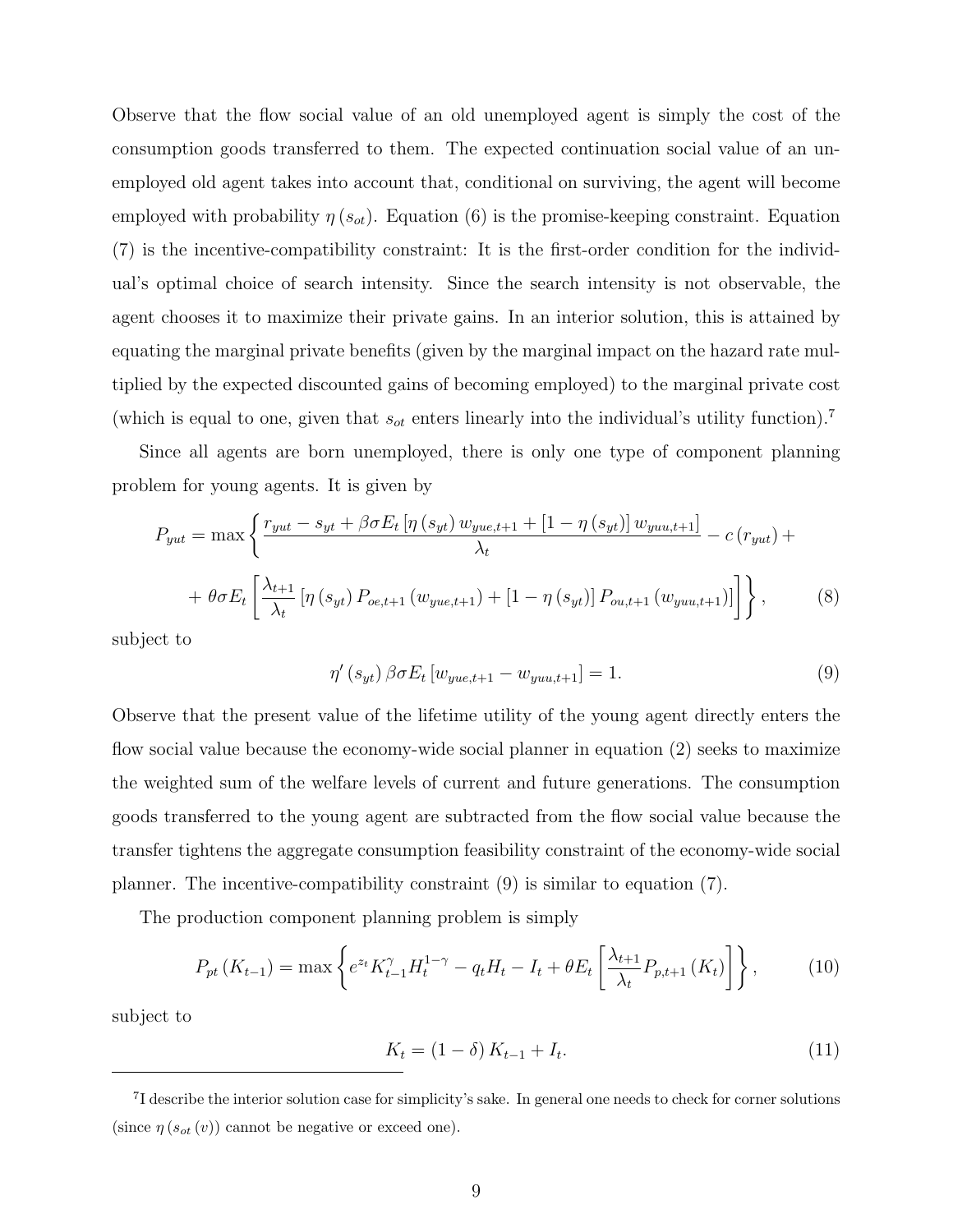Observe that the flow social surplus in this planning problem is given by output net of the value of the labor input and the value of investment.

The economy-wide distribution of employed old agents across promised values is denoted by  $\mu_{et}$ . The similar object for unemployed old agents is denoted by  $\mu_{ut}$ . The law of motion for  $\mu_{et}$  is given by

$$
\mu_{e,t+1}(\mathcal{B}) = (1-\sigma)\sigma\eta(s_{yt})\mathcal{I}[w_{yue,t+1} \in \mathcal{B}] + \sigma \int_{\{v:w_{oue,t+1}(v)\in \mathcal{B}\}} \eta(s_{ot}(v)) d\mu_{ut}
$$

$$
+ \sigma \int_{\{v:w_{oee,t+1}(v)\in \mathcal{B}\}} (1-\phi) d\mu_{et}, \tag{12}
$$

for every Borel set  $\mathcal{B}$ , where  $\mathcal{I}$  is an indicator function that takes a value of one if its argument is true and zero otherwise. This equation states that the number of employed old agents who have a promised value in the set  $\mathcal B$  at the beginning of the following period is given by the sum of three terms. The first term includes all young agents who do not die, find the production island, and get a promised value in the set  $\beta$ . The second term includes all unemployed old agents who do not die, find the production island, and get a promised value in the set  $\beta$ . The third term includes all employed old agents who do not die, do not get separated from the production island, and get a promised value in the set  $\mathcal{B}$ . The law of motion for  $\mu_{ut}$ , which is given by

$$
\mu_{u,t+1}(\mathcal{B}) = (1 - \sigma) \sigma (1 - \eta(s_{yt})) \mathcal{I}[w_{yuu,t+1} \in \mathcal{B}] + \sigma \int_{\{v:w_{ouu,t+1}(v) \in \mathcal{B}\}} (1 - \eta(s_{ot}(v))) d\mu_{ut}
$$

$$
+ \sigma \int_{\{v:w_{ou,t+1}(v) \in \mathcal{B}\}} \phi d\mu_{et}, \tag{13}
$$

is similarly interpreted. Observe that because all next-period promised values are contingent on the realization of next-period aggregate productivity  $z_{t+1}$ ,  $\mu_{e,t+1}$  and  $\mu_{u,t+1}$  are also statecontingent.

Given initial values for  $K_{-1}$ ,  $\mu_{e0}$ , and  $\mu_{u0}$ , the side conditions that the stochastic process  ${q_t, \lambda_t}_{t=0}^{\infty}$  needs to satisfy are the following:

$$
H_t = \int d\mu_{et},\tag{14}
$$

and

$$
(1 - \sigma) c (r_{yut}) + \int c (r_{out}(v)) d\mu_{ut} + \int c (r_{oet}(v)) d\mu_{et} + K_t - (1 - \delta) K_{t-1} = e^{z_t} K_{t-1}^{\gamma} H_t^{1-\gamma}.
$$
\n(15)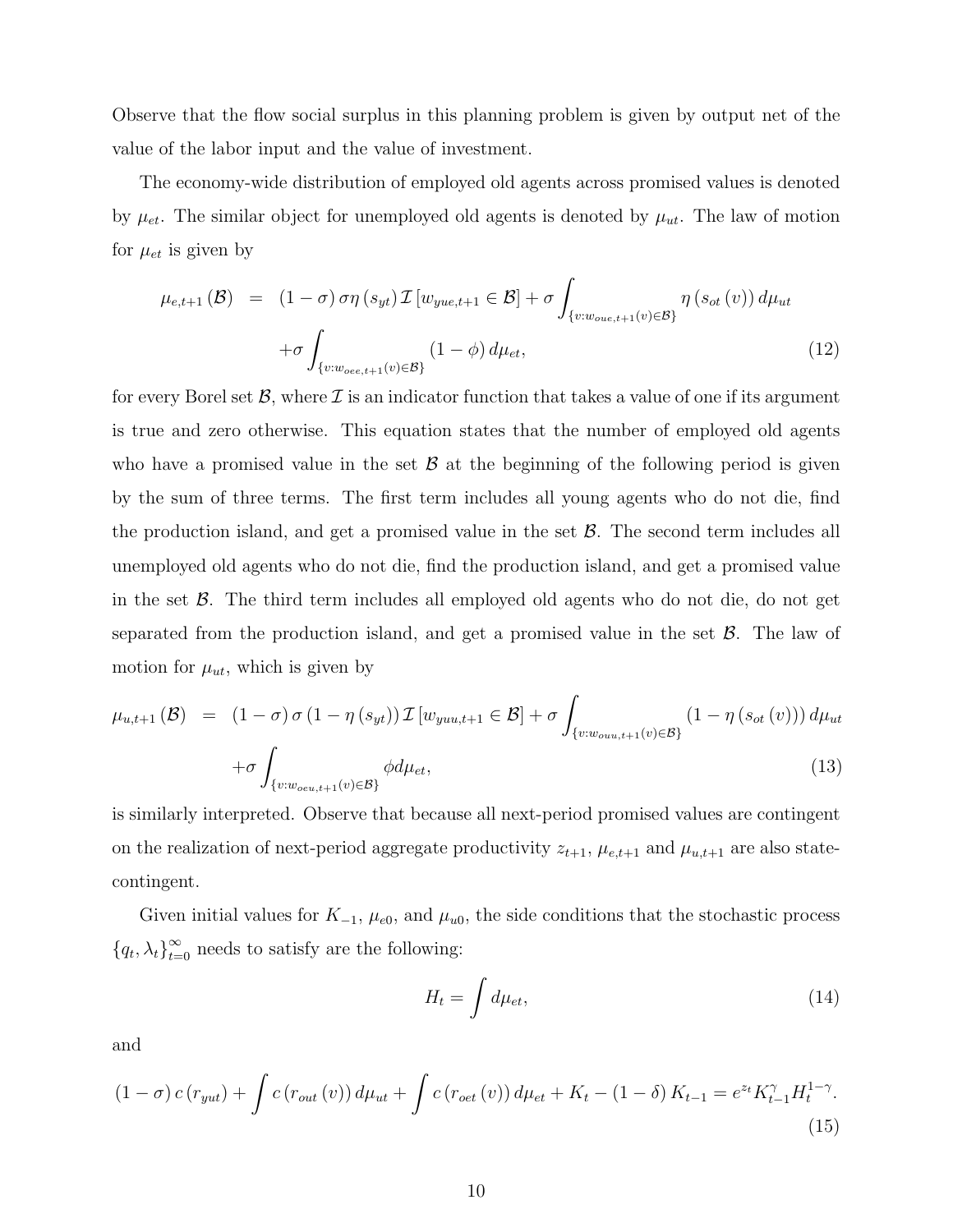Equation (14) is the aggregate labor feasibility constraint. It states that the input of hours into the production function equals the total number of employed old agents. Equation (15) describes the aggregate feasibility constraint for the consumption good. It states that the total consumption of the young, old unemployed, and old employed agents, plus aggregate investment, equals aggregate output.

A solution to the economy-wide mechanism design problem is a stochastic process for the measures  $\{\mu_{et}, \mu_{ut}\}_{t=0}^{\infty}$ , scalars  $\{q_t, \lambda_t, K_{t-1}, I_t, H_t, P_{yut}, r_{yut}, s_{yt}, w_{yue,t+1}, w_{yuu,t+1}\}_{t=0}^{\infty}$ , and functions  $\{P_{out}, r_{out}, s_{ot}, w_{oue,t+1}, w_{ouu,t+1}, P_{oet}, r_{oet}, w_{oeu,t+1}, w_{oee,t+1}, P_{pt}\}_{t=0}^{\infty}$  such that starting from  $K_{-1}$ ,  $\mu_{e0}$ , and  $\mu_{u0}$ , equations (3)-(15) are satisfied almost surely, for  $t \ge 0$ . In what follows I sketch the method that I use to compute a stationary solution.<sup>8</sup>

Computing a stationary solution is a difficult task not only because two of the state variables,  $\mu_{et}$  and  $\mu_{ut}$ , are infinitely dimensional but also because they are contingent on the realization of the aggregate shock  $z_t$ . Moreover, the distributions  $\mu_{et}$  and  $\mu_{ut}$  turn out to have odd shapes, which precludes the possiblity of parametrizing them with polynomial forms and which are likely to make the laws of motion (12) and (13) highly non-linear. In order to avoid these difficulties I generalize the computational strategy introduced in Veracierto (2002) in a straightforward way. In particular, instead of keeping track of the distributions of promised values as state variables, what the computational method keeps track of is a long (but finite) history of realized decision rules:

$$
\{w_{oee,t+1-m}, w_{oeu,t+1-m}, w_{ouu,t+1-m}, w_{oue,t+1-m}, w_{yuu,t+1-m}, w_{yue,t+1-m}, s_{o,t-m}, s_{y,t-m}\}_{m=1}^{M}.
$$
\n(16)

Because all functions are parametrized as spline approximations, the computational method only needs to keep track of the values of the decision rules at the grid points  $(v_j)_{j=1}^J$ .<sup>9</sup> Finite versions of the current distributions  $\mu_{et}$  and  $\mu_{ut}$  are then obtained by simulating the evolution of a large (but finite) panel of agents (and their descendants) using the realized history

<sup>8</sup>The general method is described in detail in Veracierto (2020).

<sup>&</sup>lt;sup>9</sup>In Veracierto (2002) the decision rules were of the (S,s) variety. Thus, it was sufficient to keep track of the history of lower and upper thresholds that defined the decision rules. In this paper the decision rules are smooth functions that are approximated as splines.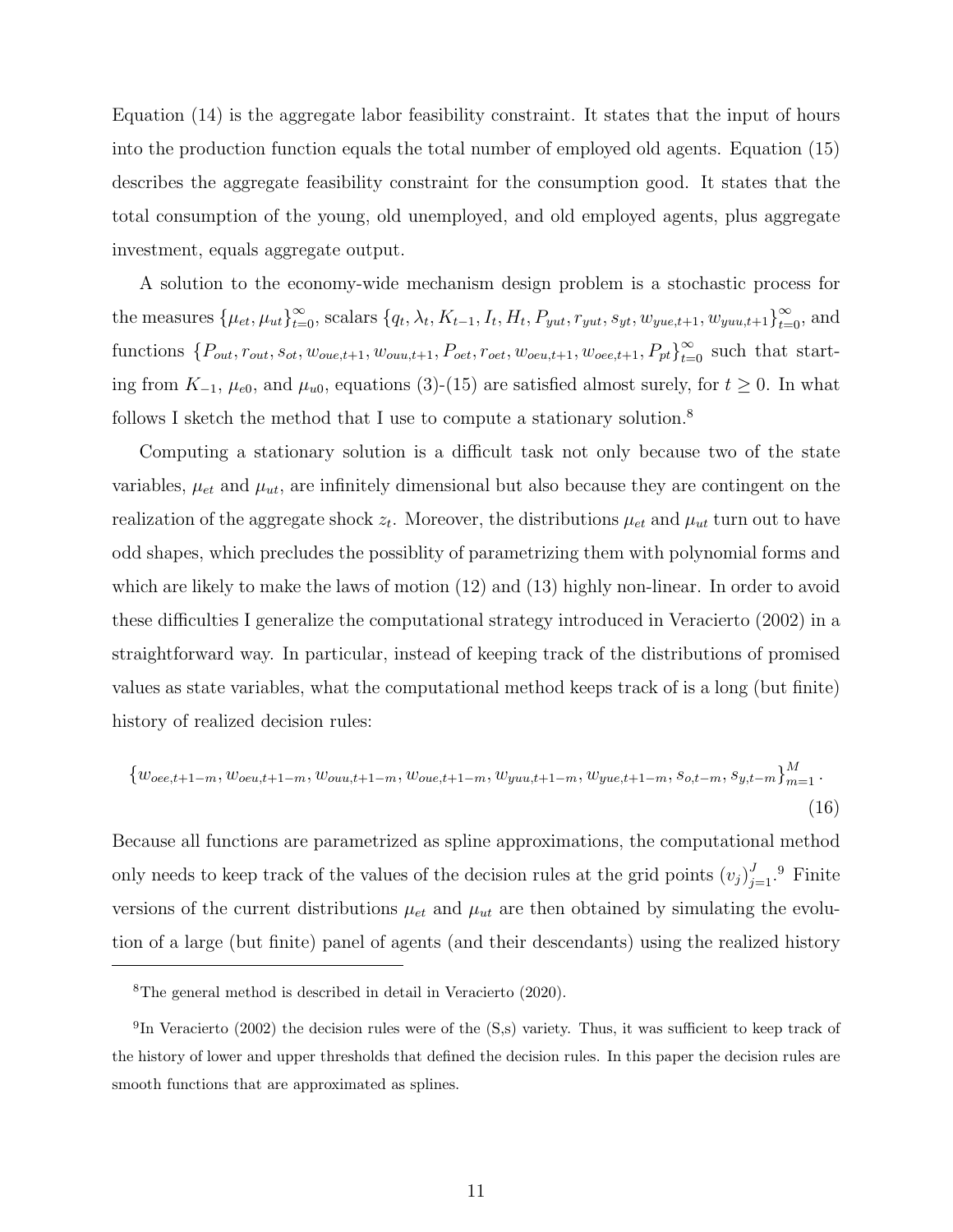of decision rules in  $(16)$  and the laws of motion  $(12)$  and  $(13)$ .<sup>10</sup> Given the current distributions  $\mu_{et}$  and  $\mu_{ut}$  (described by the updated panel of agents) and the current consumption allocation rule  $r_{out}$ , averages across agents can be then calculated to evaluate the aggregate feasibility constraints (14) and (15).

Because the distributions  $\mu_{et}$  and  $\mu_{ut}$  are completely described by the history of decision rules in equation (16), the laws of motion (12) and (13) can be replaced by the law of motion for the spline coefficients describing the functions in (16). Updating the history of spline coefficients with those chosen during the current period defines a (trivially) linear mapping that requires no further approximation.

The last piece of the computational strategy is to consider equations (3)-(11) (and their associated first-order and envelope conditions) only at the grid points  $(v_j)_{j=1}^J$ . Moreover, because all functions are described as spline approximations, terms like  $P_{ou,t+1}(w_{oeu,t+1})$  in equation (3), which involves evaluating the function  $P_{ou,t+1}$  outside a grid point, must be thought of as being determined by the vector of values of  $P_{ou,t+1}$  at the grid points  $(v_j)^{J_i}$  $j=1$ and by the scalar  $w_{oeu,t+1}$ .

Equations (3)-(11), their first-order and envelope conditions, and the aggregate feasibility conditions (14)-(15) can then be linearized (around the deterministic steady state) with respect to all scalar variables and function values at the grid points  $(v_j)_{j=1}^J$ .<sup>11</sup> The resulting sytem constitutes a linear rational expectations model that despite its high dimensionality, can be solved using standard methods. The only nonstandard feature of the system is that we seek a solution in which some state variables at date  $t$  are contingent on the realization of the productivity shock  $z_t$  and some decision variables at date t are contingent on the realization of  $z_{t+1}$ . However, a straightforward transformation of the deterministic solution delivers the state-contingent solution that we seek.<sup>12</sup>

<sup>&</sup>lt;sup>10</sup>The initial panel of agents (M periods into the past) is randomly drawn from the deterministic steadystate distributions. However, because of the stochastic lifetimes, if  $M$  is large enough the initial panel of agents becomes immaterial because very few of them will survive  $M$  consecutive periods.

<sup>&</sup>lt;sup>11</sup>The laws of motion  $(12)$  and  $(13)$  have already been given a linear representation.

<sup>12</sup>See Proposition 1 in Veracierto (2020).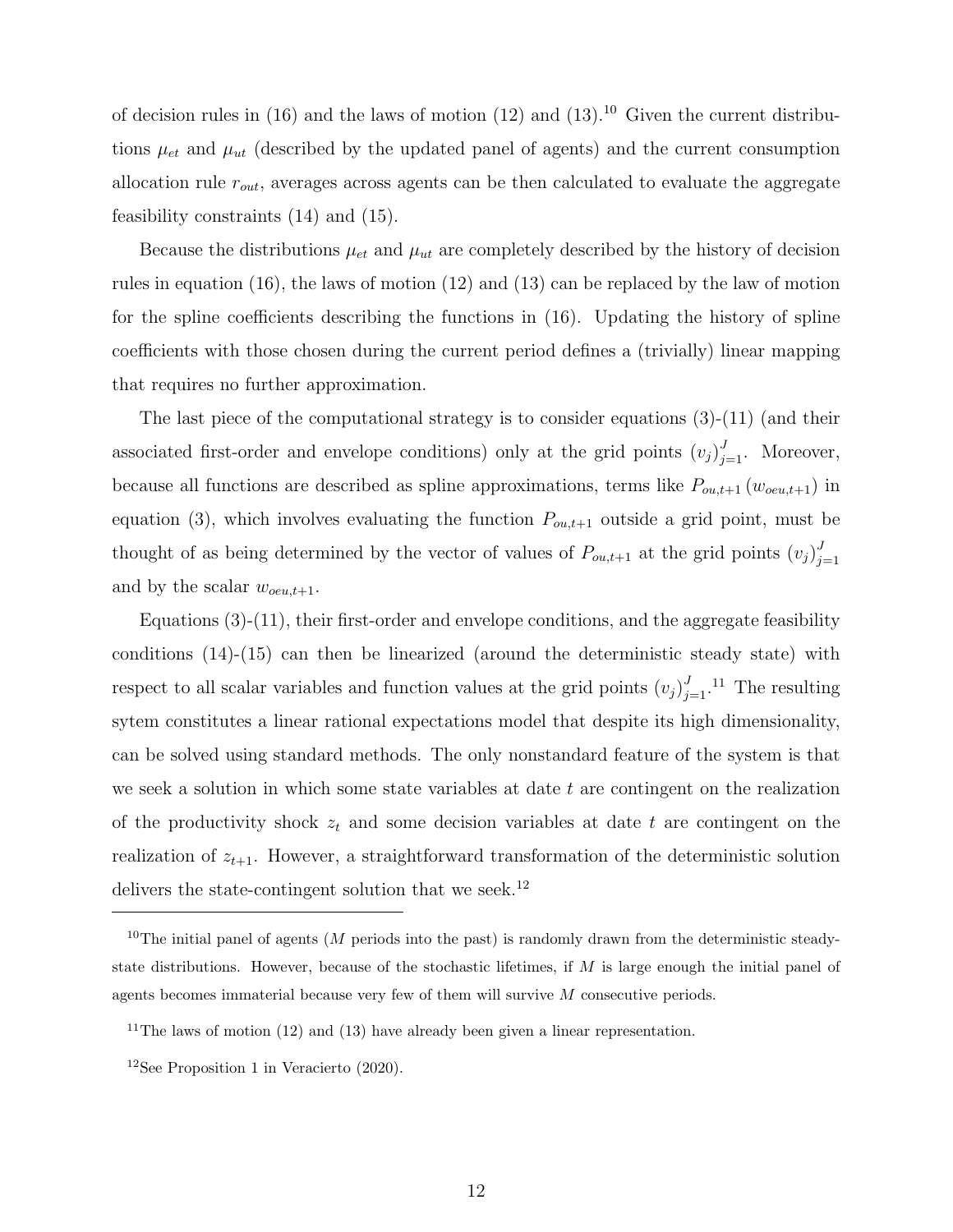#### 4 Parametrization

In order to parametrize the model, I consider its full information version, which is obtained by dropping the incentive compatibility constraints (7) and (9) from the mechanism design problem. The reason for doing this is that the full information economy is far simpler to compute than the private information case.<sup>13</sup> In fact, it turns out that when the relative Pareto weight  $\theta$  equals the discount factor  $\beta$ , the full information mechanism design problem reduces to the following representative agent planning problem:

$$
V(z_t, K_{t-1}, H_t) = \max \left\{ r_t - s_t (1 - H_t) + \beta E_t \left[ V(z_{t+1}, K_t, H_{t+1}) \right] \right\},\tag{17}
$$

subject to

$$
c(r_t) + K_t - (1 - \delta) K_{t-1} \le e^{z_t} K_{t-1}^{\gamma} H_t^{1-\gamma},
$$
\n(18)

$$
H_{t+1} \le \sigma \left[ \eta \left( s_t \right) \left( 1 - H_t \right) + \left( 1 - \phi \right) H_t \right],\tag{19}
$$

$$
z_{t+1} = \rho z_t + \varepsilon_{t+1},\tag{20}
$$

where all variables are exactly the same as in Section 2. Observe that in equation (19) only a fraction  $\sigma$  of the total number of agents who would otherwise find a job  $\eta(s_t) (1 - H_t)$ or remain employed  $(1 - \phi) H_t$  end up actually employed at the beginning of the following period. The reason is that in the original heterogeneous agents economy a fraction  $1 - \sigma$  of the population dies and is replaced by young agents who start their lives unemployed.

In parametrizing this economy I set the time period to one year, assume that the search technology is given by

$$
\eta(s_t) = D\left(1 - e^{-\tau s_t}\right),\,
$$

and choose parameter values as described next.<sup>14</sup> Following the RBC literature, I select a labor share  $1 - \gamma$  of 0.64, a depreciation rate  $\delta$  of 0.10, a private discount factor  $\beta$  of 0.96, a

<sup>&</sup>lt;sup>13</sup>The parametrization strategy below requires computing the business cycle fluctuations of the model under each possible set of parameters considered. Applying this strategy to the economy with private information would be too costly.

<sup>&</sup>lt;sup>14</sup>I experimented using other functional forms for the search technology, but in all cases the model was able to generate much lower employment fluctuations.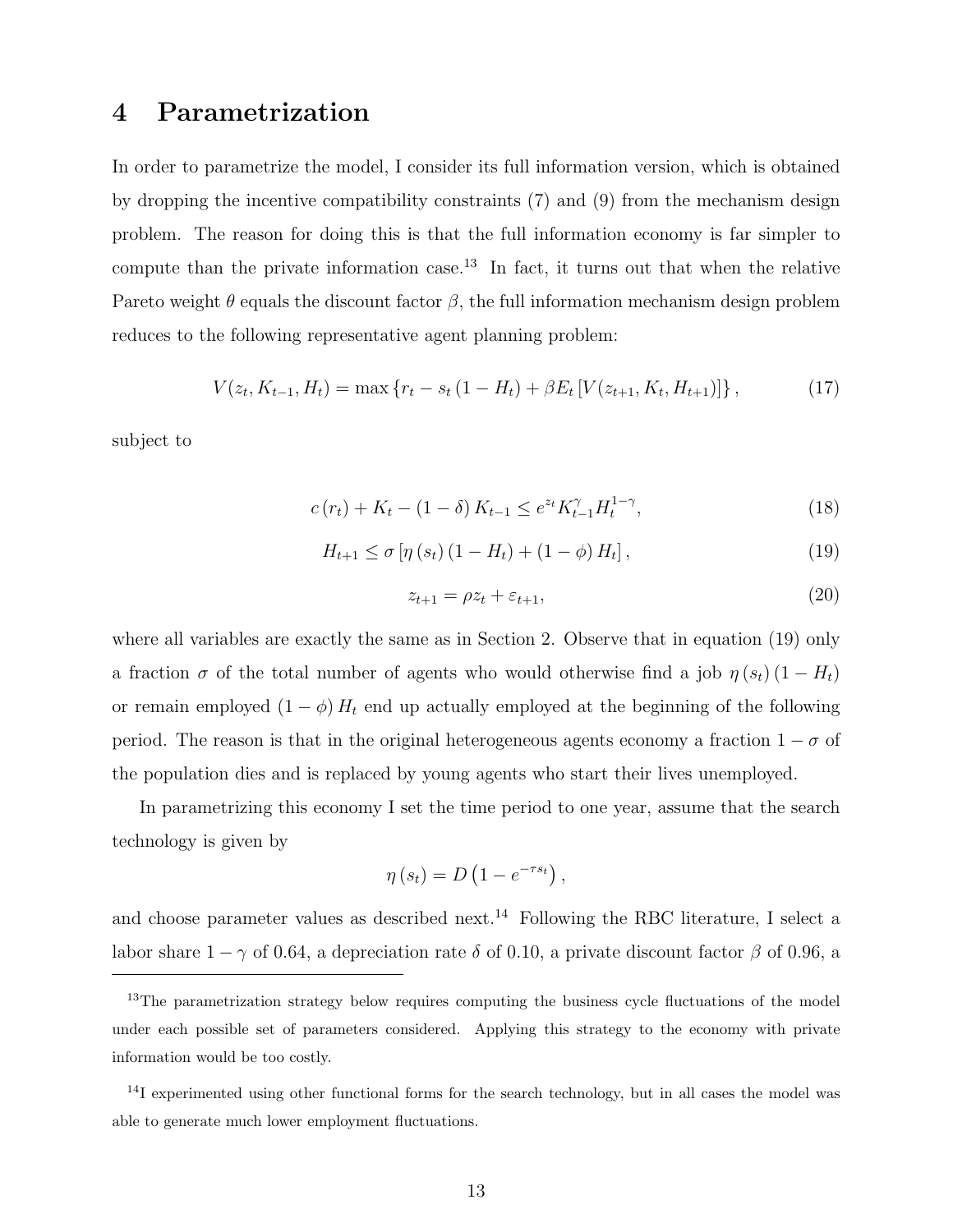persistence of aggregate productivity  $\rho$  of 0.95, and a variance of the innovations to aggregate productivity  $\sigma_{\varepsilon}^2$  equal to  $4 \times 0.007^2$ . The social discount factor  $\theta$  is chosen to be the same as the private discount factor  $\beta$  (an assumption already embodied in the representative agent problem (17)-(20)). Consumption preferences are assumed to be logarithmic (i.e.,  $\alpha$  is set to 1). In terms of the life-cycle structure, I choose  $\sigma = 0.975$  in order to generate an expected life span of 40 years. There are three parameters closely related to the labor dynamics of the model: the employment separation rate  $\phi$  and the search technology parameters D and  $\tau$ . To determine  $\phi$  I turn to Krusell et al. (2017), who measured a quarterly employment-toemployment transition rate using Current Population Survey (CPS) data. This transition rate implies an average duration of an employment spell equal to 8.9 years.<sup>15</sup> Reproducing this observation requires setting  $\phi = 0.112$ . In turn, the parameters D and  $\tau$  are chosen to satisfy two criteria: that aggregate employment under full information be equal to 0.60 (the ratio of employment to the working-age population in U.S. data) and that the the standard deviation of aggregate employment be as large as possible (since models with search frictions tend to have difficulties generating large employment fluctuations). The selected values of D and  $\tau$  turn out to be 8.0 and 0.016, respectively.<sup>16</sup>

#### 5 Steady-state dynamics

I now turn to describing the deterministic steady-state properties of the economy with private information under the parameters determined in the previous section. I start with the blue line in Figure 1.A, which depicts the job-finding probability for old unemployed agents  $\eta(s_o)$ across promised values v. Not surprisingly, this function is generally decreasing in v. That is, agents with higher promised values are required to search less. What is interesting is that there exists a threshold promised value above which the job-finding probability becomes zero (marked as a vertical red line) and another threshold promised value below which the job-

<sup>&</sup>lt;sup>15</sup>Observe that average employment spells are much longer than average job spells, since many workers experience job-to-job transitions without going through nonemployment.

 $16$ Under this parametrization aggregate employment fluctuates  $32\%$  as much as output (not as much as in the data, but a much better performance than the standard Mortensen-Pissarides model).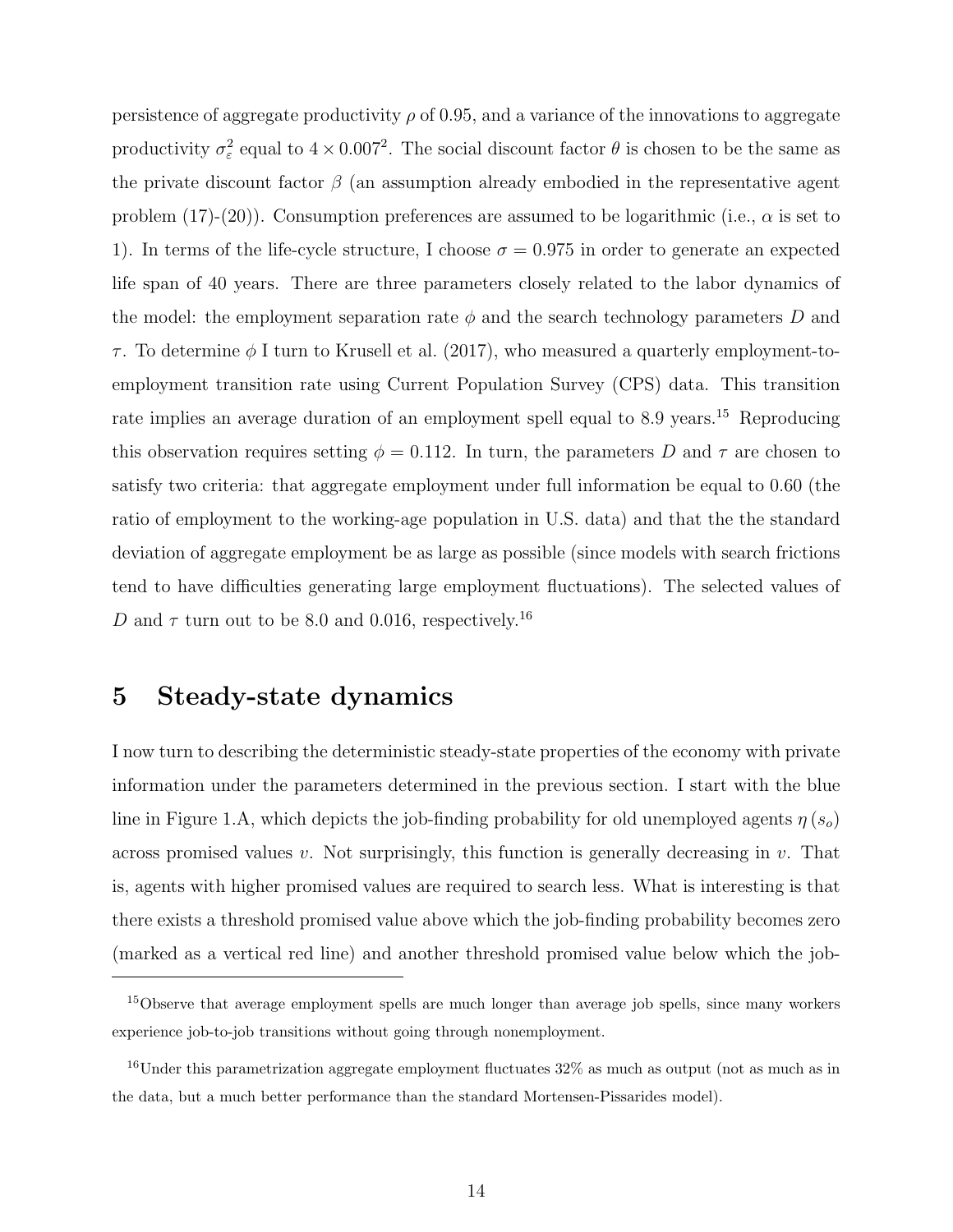finding probability becomes one (marked as a vertical green line). The gold line in Figure 1.A shows the job-finding probability  $\eta(s_y)$  for young agents. We see that agents start their lives with a job-finding probability of 0.23.

Figure 1.B depicts next-period promised values for unemployed agents as a function of v. The purple line is the 45-degree line, while the vertical lines mark the threshold promised values. In turn, the gold line describes  $w_{ouu}$ , while the dark blue line describes  $w_{ouu}$ <sup>17</sup> We see that  $w_{ouu}$  coincides with the 45-degree line above the zero-search threshold. Thus, if some agent enters unemployment with a promised value larger than that threshold, they remain unemployed forever and their promised value never changes (effectively retiring at that promised value). However, the  $w_{\text{out}}$  function remains uniformly below the 45-degree line for promised values below the zero-search threshold. Thus, an unemployed agent's promised value decreases during their unemployment spell. Moreover, the punishment for remaining unemployed increases during the unemployment spell: The vertical difference between the 45-degree line and  $w_{\text{out}}$  increases with lower values of v. However, when an unemployed agent finds employment, the agent gets a significant reward in terms of nextperiod promised value (the vertical difference between  $w_{oue}$  and the 45-degree line). Since  $w_{oue}$  is parallel to the 45-degree line, this reward is the same at all promised values below the zero-search threshold. Observe that this reward is needed even when the agents put a tiny amount of search (i.e., when their promised value  $v$  is an epsilon below the zero-search threshold). The reason for this is that the search technology chosen has a finite slope at  $s = 0$ ; and therefore, the incentive compatibility constraint (7) requires a positive reward for inducing the agent to do even an infinitesimal amount of search. Figure 1.B also displays the next-period promised values of young agents in the event that they become employed  $w_{ue}$ or continue to be unemployed  $w_{yu}$ . We see that they roughly correspond to the values  $w_{oue}$ and  $w_{ouu}$  received by an old agent with a promised value  $v$  in the middle of the distribution

 $\mu_u$ .

<sup>&</sup>lt;sup>17</sup>Both functions are depicted over the support of the invariant distribution  $\mu_u$ . However, the function  $w_{ouu}$  is not shown for promised values smaller than the low threshold because no unemployed agent remains unemployed in that range. Similarly, the function  $w_{oue}$  is not depicted for promised values larger than the high threshold because no unemployed agent becomes employed in that range.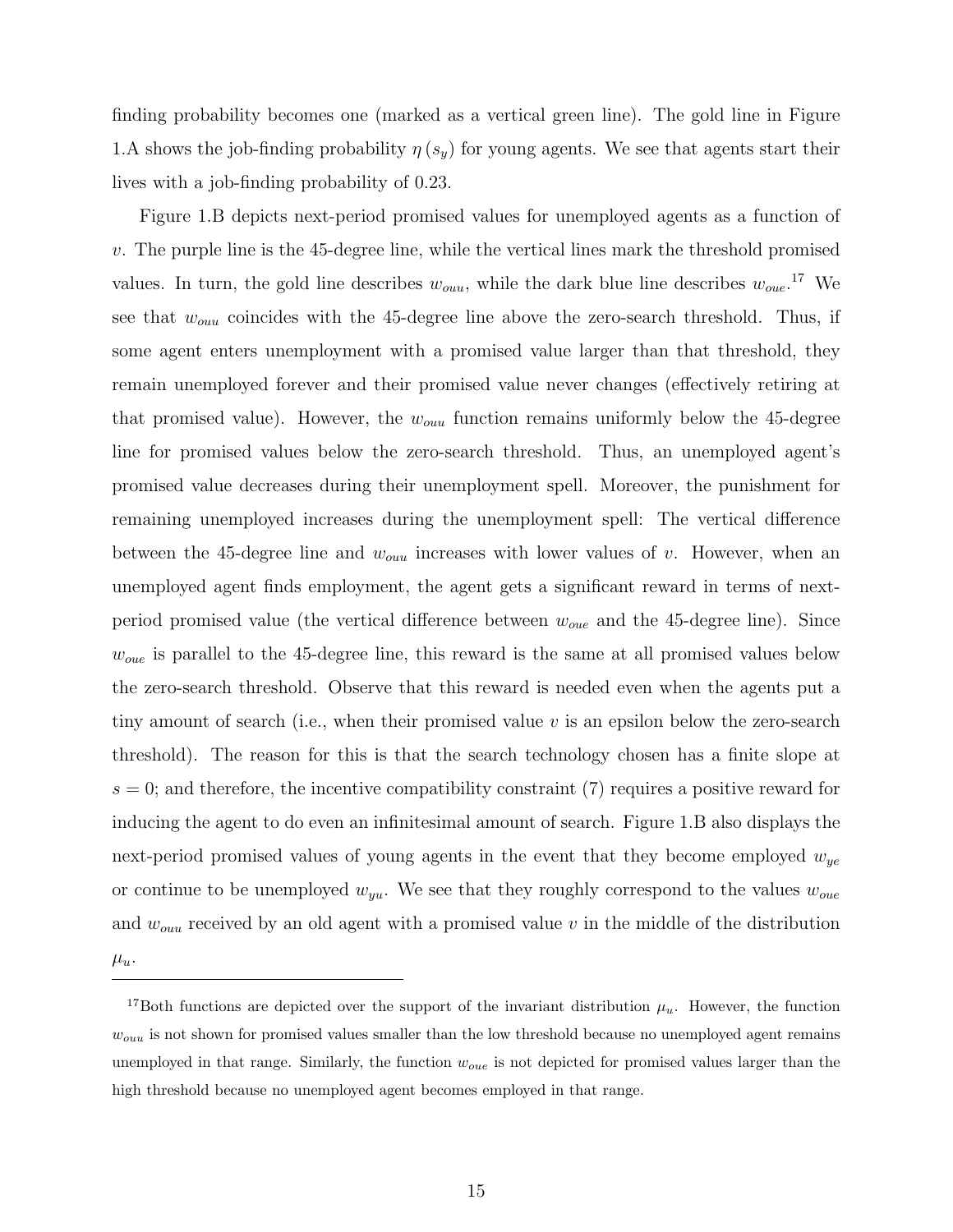Figure 1.C depicts next-period promised values for employed agents as a function of  $v^{18}$ . Again the purple line represents the 45-degree line and the vertical lines mark the threshold promised values. The blue line describes  $w_{oee}$ , while the gold line describes  $w_{oeu}$ . We see that  $w_{oee}$  coincides with the 45-degree line at all values of v. That is, the promised values of employed agents do not change while they remain employed, which is quite intuitive because employed agents face no incentive problems. Observe that  $w_{oeu}$  also coincides with the 45degree line but to the right of the zero-search threshold. That is, employed agents with promised values higher than the threshold do not see their promised values change when they become unemployed. This is also quite intuitive because these agents will never search again (effectively retiring from the labor force). However, we see that  $w_{oeu}$  remains below the 45-degree line to the left of the zero-search threshold, so in this range employed agents get punished when they become unemployed. In fact we see that the punishment, given by the vertical difference between the 45-degree line and  $w_{oeu}$ , increases with lower values of v. This is also intuitive because, besides what may happen with their consumption levels at the time that they become unemployed (an issue that will be addressed below), their search intensities (which reduce their welfare levels) increase with lower values of  $v$ .

Figure 2.A shows the log of consumption as a function of  $v$ . The vertical lines once again represent the search thresholds, and the blue line shows  $u_{oe}$  and the gold line  $u_{ou}$ . The interesting feature of this figure is that to the right of the zero-search threshold,  $u_{oe}$  and  $u_{ou}$ coincide: The consumption level in that region is identical for employed and unemployed agents. Thus, when an employed agent retires, their consumption level remains exactly the same as when they were last employed. Not surprisingly, to the left of the zero-search threshold,  $u_{\alpha}$  must be higher than  $u_{\alpha}$  because in order to obtain the same promised value  $v$ , the unemployed agents must be compensated with higher consumption for their positive search effort.

More interesting is to analyze the consumption changes that take place as agents transition between the different employment states, since this informs us about the amount of insurance provided. This is shown in Figure 2.B. The light blue line shows the consumption changes that take place when an employed agent continues to be employed in the next pe-

<sup>&</sup>lt;sup>18</sup>Both functions are depicted over the support of the invariant distribution  $\mu_e$ .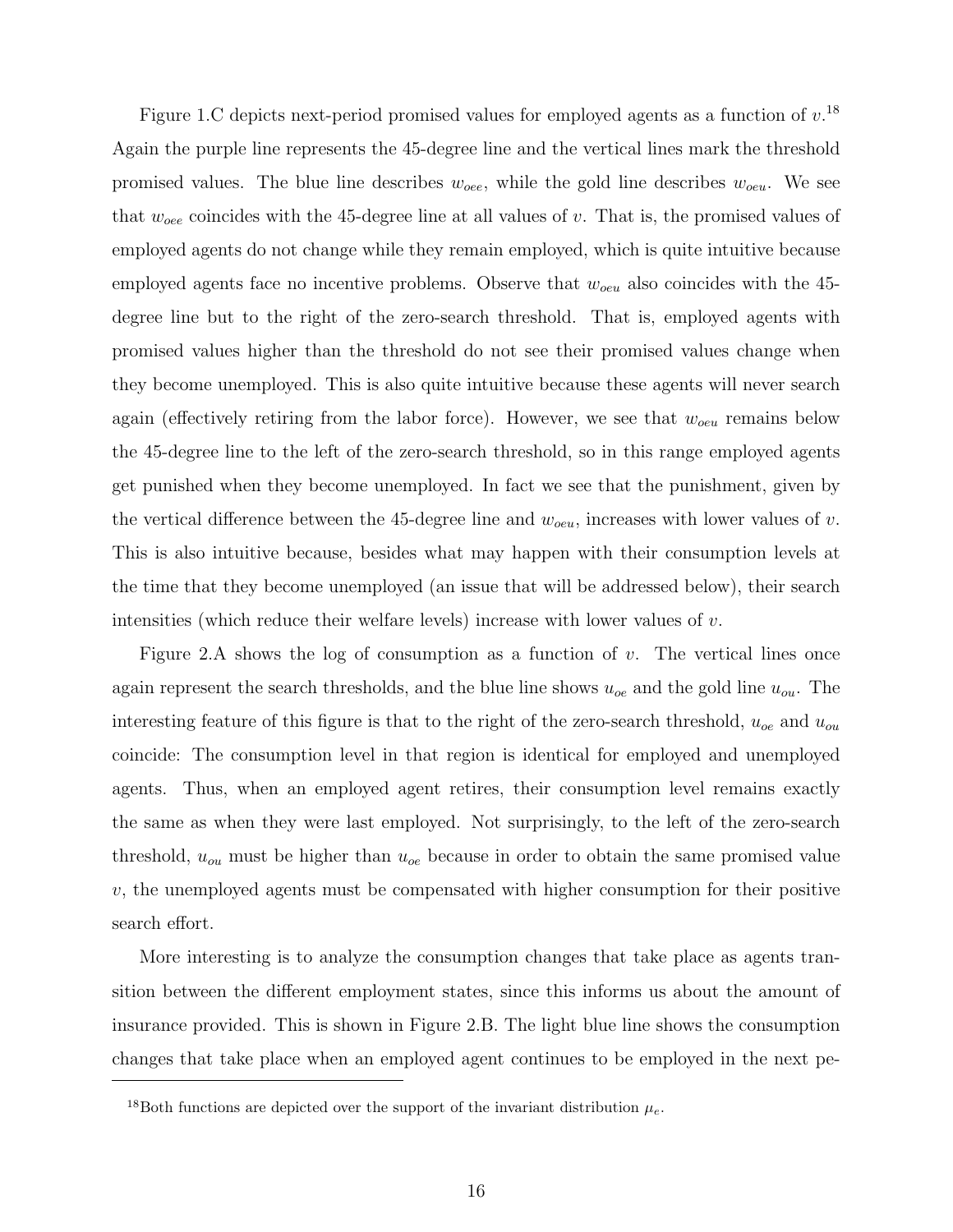riod.<sup>19</sup> We see that their consumption levels do not change. This is quite obvious: Since these agents experience no idiosyncratic shock to their employment state and since being employed entails no incentive problems, there is no reason to change their consumption levels. Much more interesting is the dark blue line, which shows the consumption changes that take place when an employed agent becomes unemployed in the following period. Again, we see that their consumption levels are not affected. This is actually quite intuitive: Since the idiosyncratic shocks that determine an employment-to-unemployment transition are completely exogenous and current search decisions are not affected by current consumption levels, there is no reason not to fully insure agents against those shocks. The gray line shows the consumption changes that take place when an unemployed agent continues to be unemployed the following period. For promised values larger than the zero-search threshold, we see that there are no consumption changes: Agents receive a constant consumption stream during their retirement. However, to the left of the zero-search threshold, we see that consumption drops if an unemployed agent continues to be unemployed. The reason is that in order to induce the agent to search, the planner needs to punish them in case that they continue to be unemployed (and reward them in case they become employed) and partially does this by reducing the agent's consumption level (recall that the agents are also induced to increase their search intensity if they continue to be unemployed). Observe that for promised values close to the zero-search threshold, the consumption change is small but it becomes significant at lower promised values. Thus, if an agent remains unemployed for a long period, the accumulated consumption loss can become quite substantial. The gold line shows the consumption changes that take place when unemployed agents find employment. We see that for promised values smaller than the low threshold there are no changes to their consumption levels. The reason is that because these agents find employment with a probability of one, there is no reason not to smooth their consumption levels perfectly across the two employment states (the agent is induced to find employment with a probability of one by being promised a sufficiently low continuation value  $w_{ouu}$ ). To the right of the low threshold we see that the gain in promised values shown in Figure 1.B (the vertical differences between the  $w_{oue}$  and the 45-degree lines) are achieved not only by the agents not having to search

<sup>&</sup>lt;sup>19</sup>The light blue line happens to be completely hidden under the dark blue line.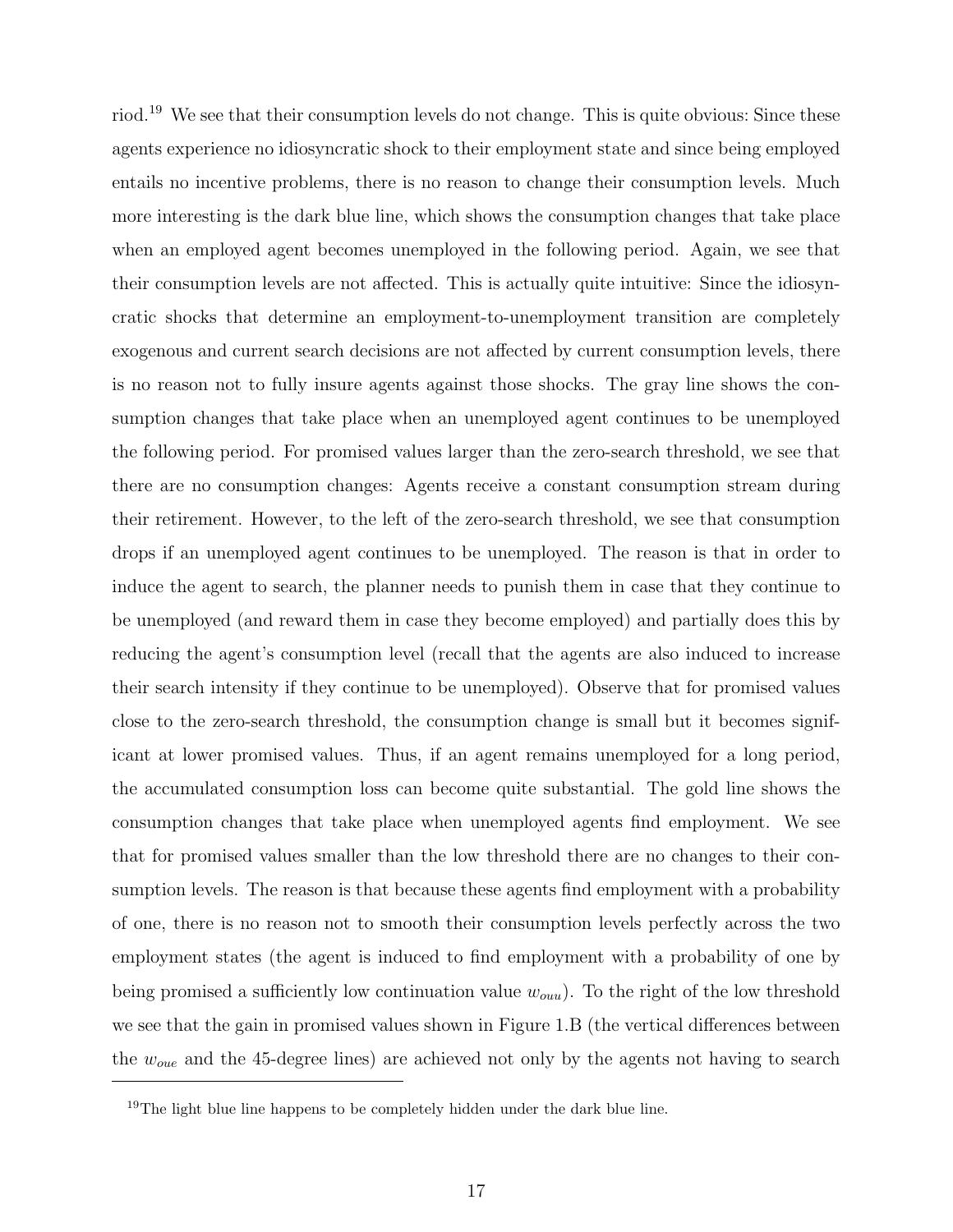once they become employed, but also by their consumption levels increasing. Once promised values are sufficiently close to the high threshold, the search intensities are so close to zero that the gains in promised values must be achieved by large increases in consumption levels (although these gains actually take place with very low probabilities).

Figures 3.A and 3.B report the implied invariant distributions  $\mu_e$  and  $\mu_u$ , respectively. We have already encountered the least upper bound for the support of  $\mu_e$ : In Figure 1.B the value of the  $w_{oue}$  function at the zero-search threshold gives the highest promised value that an unemployed agent can possibly get by becoming employed. Since we know from Figure 1.C that an employed agent with that promised value does not get punished when they become unemployed and retire, this value is also the least upper bound for the support of  $\mu_u$ . Observe that the greatest lower bound for the promised value of an unemployed agent who could continue to be unemployed during the following period (with a negligible probability) is the low threshold  $v_{low}$ . In the following period, conditional on continuing to be unemployed, this agent will transit to a promised value given by  $w_{ouu}$  ( $v_{low}$ ) and exert the maximum search effort  $s_{\text{max}}^{20}$  Subsequently, this agent will forever receive a constant consumption stream (see Figure 2.B) and exert search effort  $s_{\text{max}}$  whenever they become unemployed again in the future. Since this agent will transit between  $w_{ouu}(v_{low})$  and  $w_{oue}(w_{ouu}(v_{low}))$  for the rest of their lifetime, these values constitute the greatest lower bounds for the distributions  $\mu_u$  and  $\mu_e$ , respectively.<sup>21</sup>

While the greatest lower bound for the support of the distribution  $\mu_u$  is  $w_{ouu}(v_{low})$ , Figure 3.B shows that very few unemployed agents reach the area to the left of the low threshold  $v_{low}$ . This is because promised values drift down slowly while unemployment lasts (as shown by the vertical distance between the 45-degree line and  $w_{ouu}$  in Figure 1.B) and job-finding probabilities increase sharply as promised values approach the lower threshold  $v_{low}$ . Observe the large mass that  $\mu_e$  has at  $w_{ye} = -9.7$ . This is because 23% of young agents find employment right away, every new generation gets the same  $w_{ye}$ , and they accumulate at that value given the long average duration of employment. In contrast, the distribution

<sup>&</sup>lt;sup>20</sup>The maximum search effort is defined by  $\eta(s_{\text{max}}) = 1$ .

<sup>&</sup>lt;sup>21</sup>Since this agent always enjoys the same amount of consumption, the difference between  $w_{ouu} (v_{low})$  and  $w_{oue} (w_{ouu} (v_{low}))$  merely reflects the search effort  $s_{\text{max}}$  that is exerted while unemployed.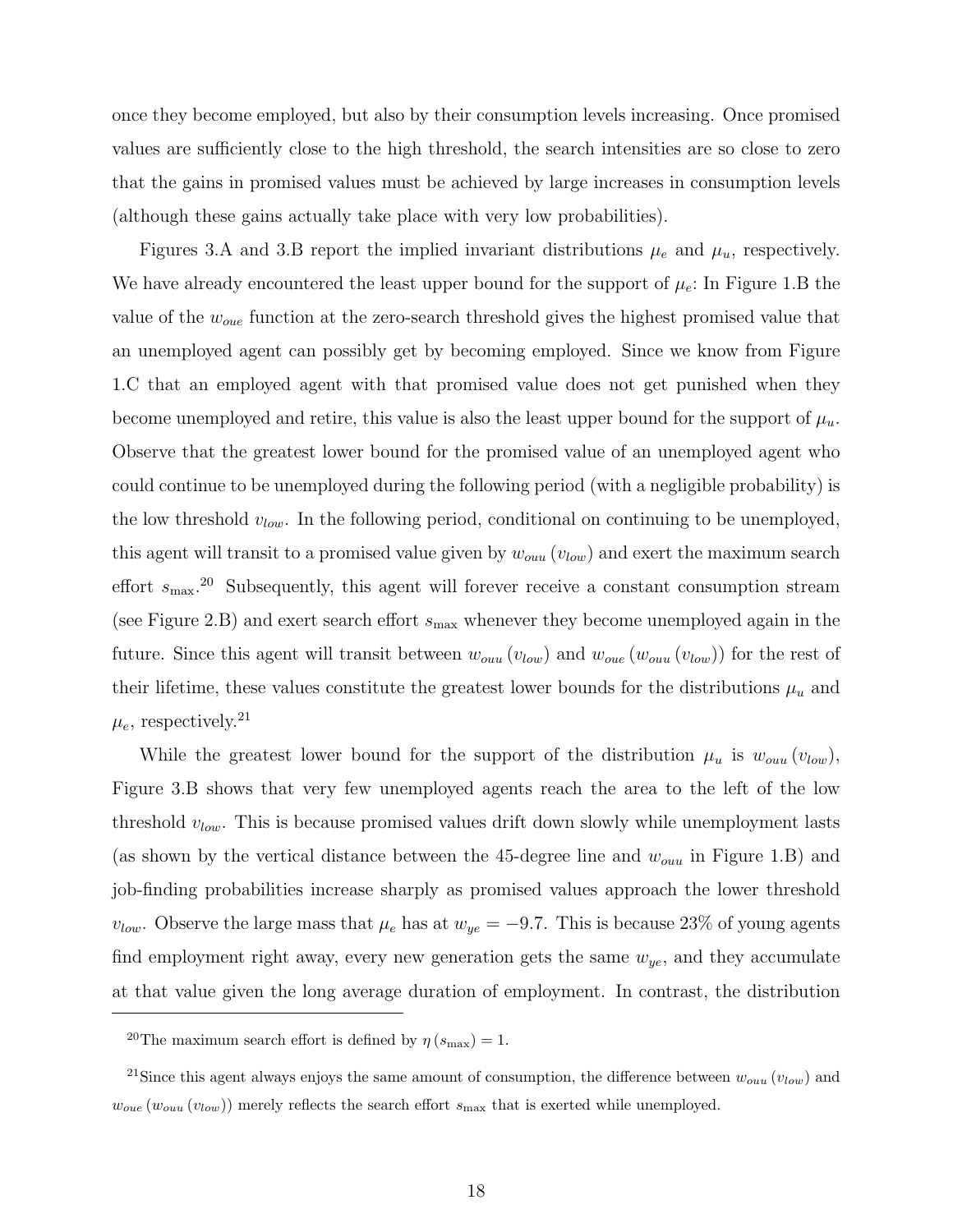$\mu_u$  gets a much lower mass at  $w_{yu} = -18.1$  because if young agents don't find employment right away their promised values drift down. Also observe the rather odd shapes for  $\mu_e$ and  $\mu_u$ . These odd shapes arise because of the following: promised values do not change while employed; the average duration of employment is high; promised values drift down slowly during the relatively few unemployment episodes that agents experience during their lifetimes; when they get reemployed their promised values jump by the same large amount; agents get absorbed into retirement or death; and newborns always start their second period of their lives at either  $w_{ye}$  or  $w_{yu}$ . Thus, there is not enough mixing in the distributions  $\mu_e$ and  $\mu_u$ .

Having described the steady-state dynamics of the economy with private information, I turn to evaluate the role of the private information in shaping these dynamics. I do this by comparing this steady-state with the steady-state of the economy with full information (described by equations (17)-(19)) under identical parameter values. Table 1 shows the results. We see that the information frictions have large steady-state effects: They reduce aggregate employment, capital, investment, consumption, and output by  $2.4\%$ .<sup>22</sup> The intuition for this result is straightforward. Given the constant separation rate, the only way that the planner can generate a high aggregate employment level is by inducing agents to search more intensively. However, since the planner does not observe the search intensity of the agents, this can only be done by increasing the difference between the promised values of becoming employed and the promised values of continuing to be unemployed. That is, the social planner needs to punish the agents by reducing the amount of insurance that they receive. Since agents are risk-averse and the social planner cares about the welfare of its agents, the planner decides to generate a lower aggregate employment level (and with it, lower capital, investment, and output) than in the economy with full information. Despite this, the planner needs to tolerate significant consequences for the amount of consumption heterogeneity: While everybody consumes the same amount in the economy with full information (since they are fully insured), the standard deviation of log consumption becomes 8.3% in the economy with private information.

 $^{22}$ Because the steady-state Euler equation holds in both economies, the effects on employment, capital, investment, consumption, and output must be the same.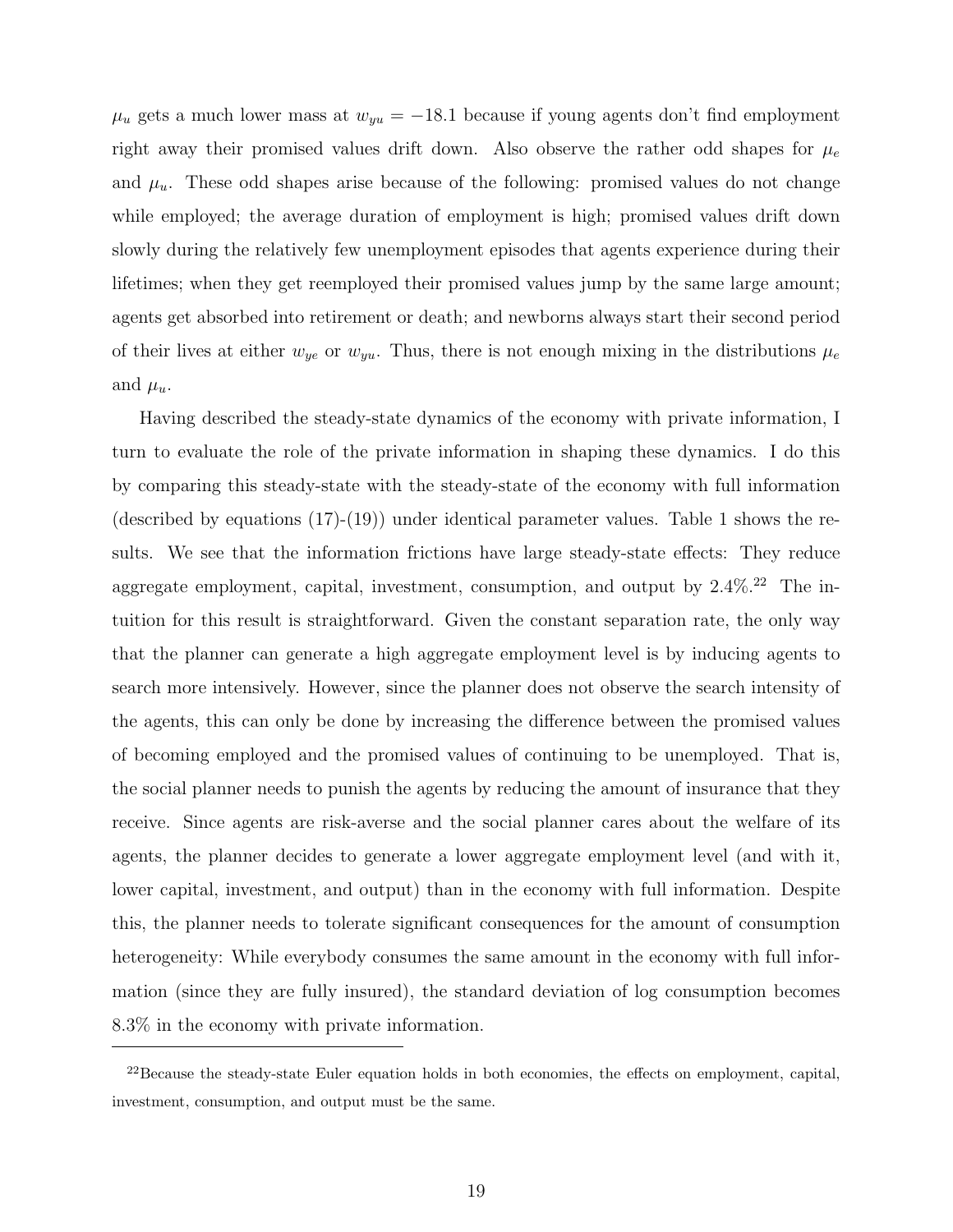#### 6 Business cycle dynamics

In this section I reintroduce the aggregate productivity shocks and analyze the resulting business cycle dynamics. In order to evaluate the role of the information frictions in determining this type of dynamics, I compare the business cycles of the economies with private information and public information. This is done in Figures 4.A through 4.D, which show impulse responses of aggregate employment, output, consumption, and investment, respectively, to a one standard deviation increase in aggregate productivity. The red lines report impulse responses for the economy with private information, while the blue lines report them for the economy with full information. We see that the information frictions play no important role in business cycle dynamics: The impulse responses of all variables are roughly the same in both economies. This is a surprising result, especially after having established that the information frictions play a significant role in steady-state dynamics. However, the intuition for it is quite simple. When a positive productivity shock hits the economy, the planner wants to get people out of unemployment quickly; however, because the search intensity of agents is private information, the planner can only do this by increasing the difference between the promised values of becoming employed and continuing to be unemployed, reducing the amount of insurance provided. Since agents are risk averse, this would be a reason for the social planner not to increase aggregate employment as much as in the economy with full information. However, the welfare losses from providing lower insurance during a boom are compensated by the welfare gains from providing more insurance during a recession. At a first-order approximation, these welfare losses and gains cancel out perfectly and the planner decides to adjust aggregate employment as much as in the economy with full information.

I now investigate the implications of the private information for the optimal amount of inequality over the business cycle. I focus on the cross-sectional variances of two variables: log-consumption and promised values. In order to gain a better picture of their behavior I consider two groups of agents–the employed and the unemployed–and decompose the total variance of each variable into a within-groups variance and a between-groups variance. I further decompose the within-groups variance into the variance of employed agents and the variance of unemployed agents. More specifically, for each variable x considered, I decompose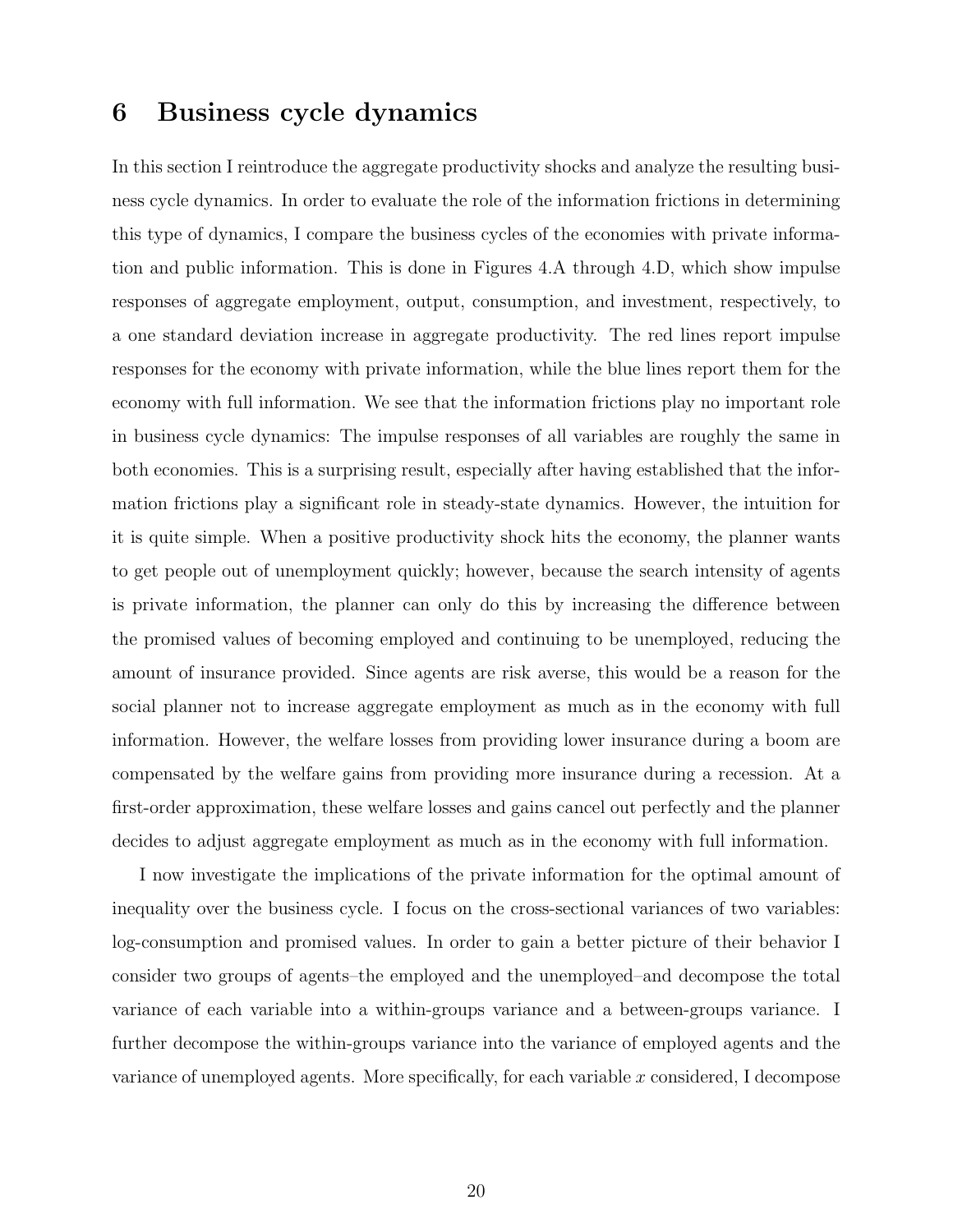the total cross-sectional variance  $\sigma_t^2$  into the following terms:

$$
\sigma_t^2 = H_t \sigma_{et}^2 + (1 - H_t) \sigma_{ut}^2 + \sigma_{between,t}^2,
$$

where  $H_t$  is the fraction of the population that is employed,  $\sigma_{et}^2$  is the variance of x within employed agents,  $\sigma_{ut}^2$  is the variance of x within unemployed agents,

$$
\sigma_{between,t}^2 = H_t \left(\bar{x}_{et} - \bar{x}_t\right)^2 + \left(1 - H_t\right) \left(\bar{x}_{ut} - \bar{x}_t\right)^2,
$$

and  $\bar{x}_{et}$ ,  $\bar{x}_{ut}$ , and  $\bar{x}_t$  are the mean value of x within employed agents, within unemployed agents, and in the total population, respectively.

Figure 5.A shows the impulse responses of  $\sigma_t^2$ ,  $\sigma_{et}^2$ ,  $\sigma_{ut}^2$ , and  $\sigma_{between,t}^2$  for the logarithm of consumption. These variances are depicted in levels to show their relative importance. We see that the variance between groups is always small and that the variance of employed agents is larger than the variance of unemployed agents. The reason why the variance of log-consumption levels is lower for unemployed agents than for employed agents is that unemployed agents get compensated for having a significant variance in their search intensities. Figure 5.B is similar to Figure 5.A, but for promised values. We see that the variance of promised values between groups is again small, but now the variance of promised values for unemployed agents exceeds the one for employed agents (reflecting that the variance in promised values includes variability in search intensities).

The changes to the variances in Figures 5.A and 5.B turn out to be so small that they are hardly noticeable in levels. In order to make these changes more transparent, Figures 6.A and 6.B show them as percentage differences from their steady-state values (with a common y-axis to facilitate comparisons). Figure 6.A shows that the variance of log-consumption between groups decreases quite significantly during the first three years after the aggregate shock hits the economy, but then stabilizes and starts to increase, surpassing its initial level by the ninth year. The reason for the initial decrease is that in order to induce unemployed agents to search more intensively, the planner needs to increase the differences between the promised values of becoming employed and continuing to be unemployed. As a result, while the average log-consumption levels of both groups increase with the aggregate shock, the planner increases the average log-consumption of employed agents more than the average log-consumption of unemployed agents. Since the steady-state average log-consumption level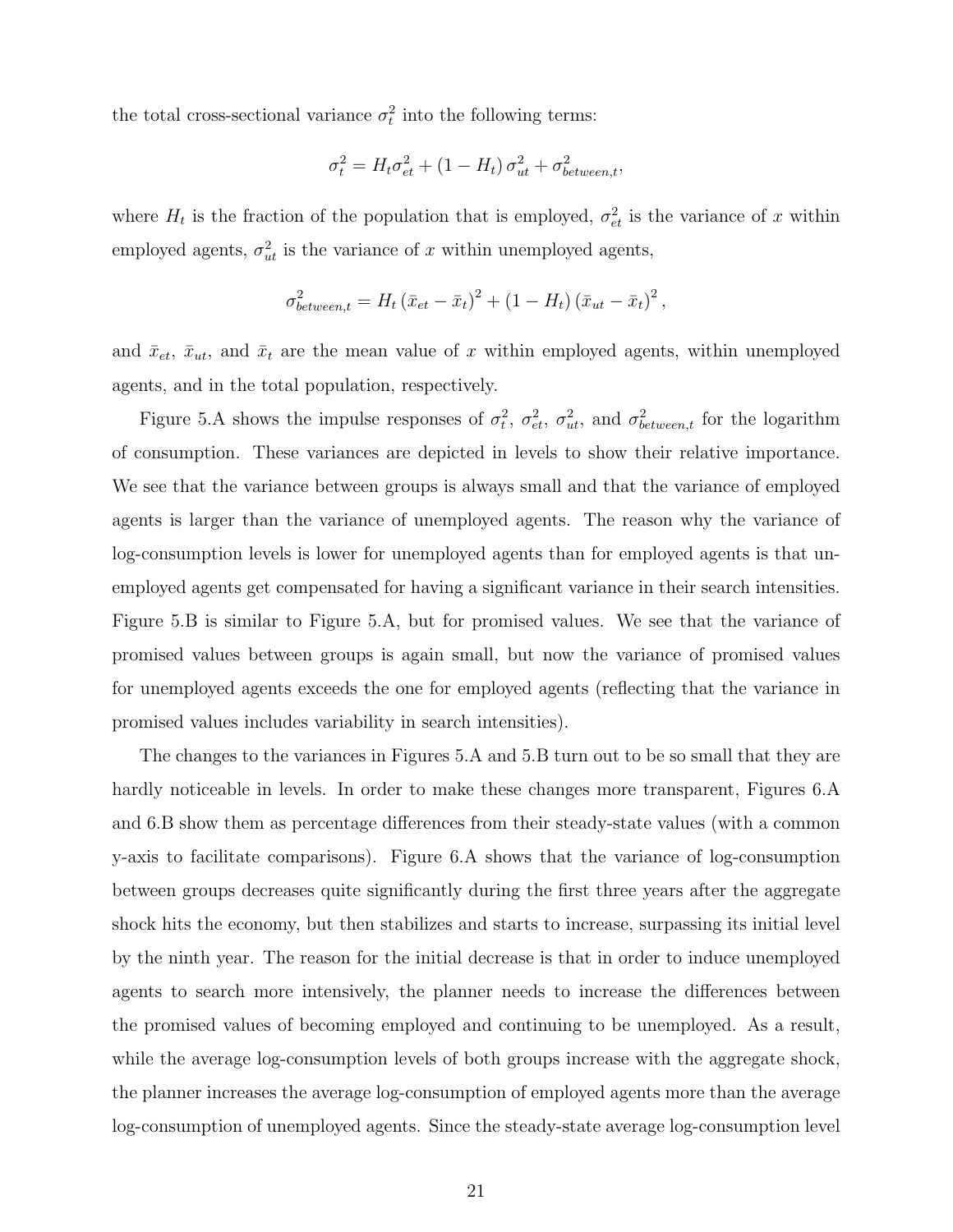of employed agents is lower than for unemployed agents, this decreases the between-groups variance.<sup>23</sup> After aggregate employment reaches its peak the unemployed agents start to decrease their search intensities, allowing the planner to start increasing the average logconsumption level of unemployed agents relative to that of employed agents. Contrary to the variance between groups, the variances of log-consumption within the groups of employed and unemployed agents are hardly affected. After a drop of 0.1% on impact, both of these variances start to increase very slowly, reaching a total increase of 0.4% by the tenth year after the aggregate productivity shock. The reason why the within group logconsumption variances increase slowly is that the social planner chooses decision rules that induce unemployed agents to search more early on and less later on, but this translates into significantly more heterogeneity only when agents experience different idiosyncratic histories (which, given the persistence of the labor market shocks, takes considerable time to realize).

Figure 6.B shows that the component of the variance of promised values most affected by the aggregate productivity shock is the variance between groups. This variance increases on impact because, while the average promised values of both groups increase with the positive aggregate productivity shock, initially the average promised value to unemployed agents increases much less because they are required to search more. Given that at the steady state unemployed agents have a lower average promised value than employed agents, this difference increases the between-groups variance.<sup>24</sup> Subsequently, unemployed agents are allowed to reduce their search intensities and, consequently, start to catch up to the increase in the average promised value of employed agents (eventually surpassing this increase and reducing the between-groups variance). The second largest proportionate effects in Figure

<sup>23</sup>The reason why the average log-consumption level is lower for employed agents than for unemployed agents is straightforward: To the right of the zero-search threshold employed agents escape their state at the exogenous separation rate, but unemployed agents get absorbed into it (effectively retiring from the labor force). Because the resulting mass of agents to the right of the zero-search threshold is larger for the unemployed than for the employed, because both groups of agents consume the same in that region, and because consumption levels are the largest in that region, the average log-consumption level ends up being higher for unemployed agents than for employed agents.

 $24$ The steady-state differences in the average promised values of both groups is dominated by the fact that unemployed agents have to search while employed agents don't.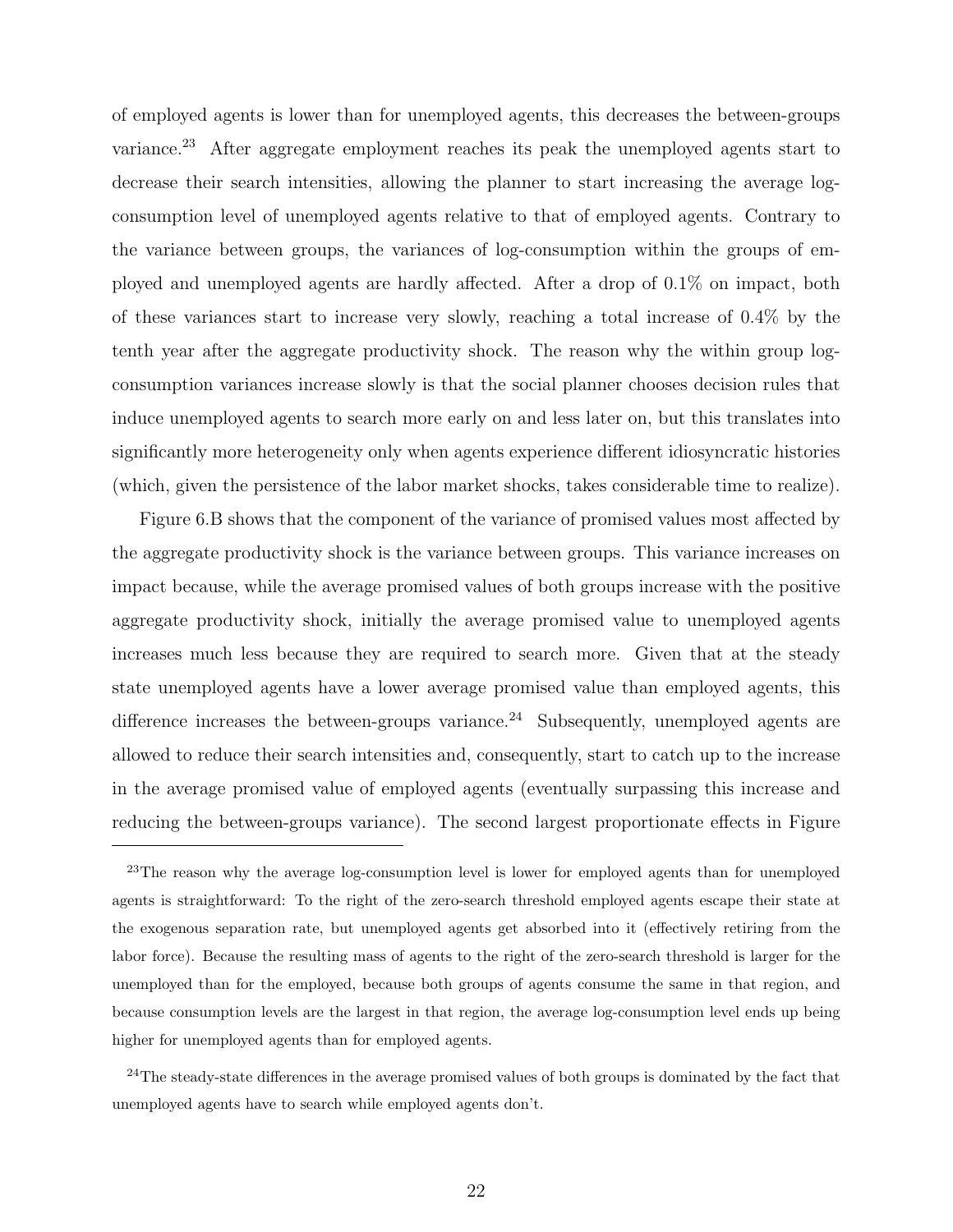6.B correspond to the variance of promised values of unemployed agents. We see that this variance decreases 1% on impact. The reason is that, because promised values can be made contingent on the realization of the aggregate shock, the social planner decides to compress the unemployed agents' distribution before providing them with more incentives to search.<sup>25</sup> After the initial period, the variance of promised values of unemployed agents increases as the promised values of those who do not find employment start to drift down quickly early on (when the search intensities increase) and as the promised value of agents who become unemployed later on (when the search intensities decrease) become relatively larger. Ten years after the aggregate productivity shock has hit the economy, the variance of promised values to unemployed workers is 4.5% above its initial level. The smallest proportionate effects in Figure 6.B correspond to the variance of promised values to employed agents. Given that these promised values are state-contingent, the planner also decides to decrease their dispersion on impact in anticipation that some of these agents will be transiting to unemployment in the near future (when they will be receiving less insurance). However, the impact effect is small: It decreases only by 0.3%. After the initial period, the variance of promised values to employed agents starts to increase slowly as the variance of their log-consumption levels goes up. By the tenth year after the initial shock, the variance of promised values to employed agents has become slightly higher than its initial steady-state level.

In order to complete the analysis of the optimal provision of unemployment insurance over the business cycle I evaluate the behavior of consumption replacement ratios. To this end I perform the following experiment. I consider two agents, named E and U, who were both employed the period before the aggregate shock hit the economy (i.e., period 0 in Figures 4-6). Moreover, I assume that in that period both agents had identical promised values given by the steady-state average promised value of employed agents. Once the aggregate productivity shock hits the economy, the employment histories of both agents start to diverge. In particular, agent E remains continuously employed, while agent U becomes unemployed in period 1. In what follows I will compare the consumption levels

 $^{25}$ This is also the reason why the variance of log-consumption within unemployed agents slightly decreases on impact in Figure 6.A.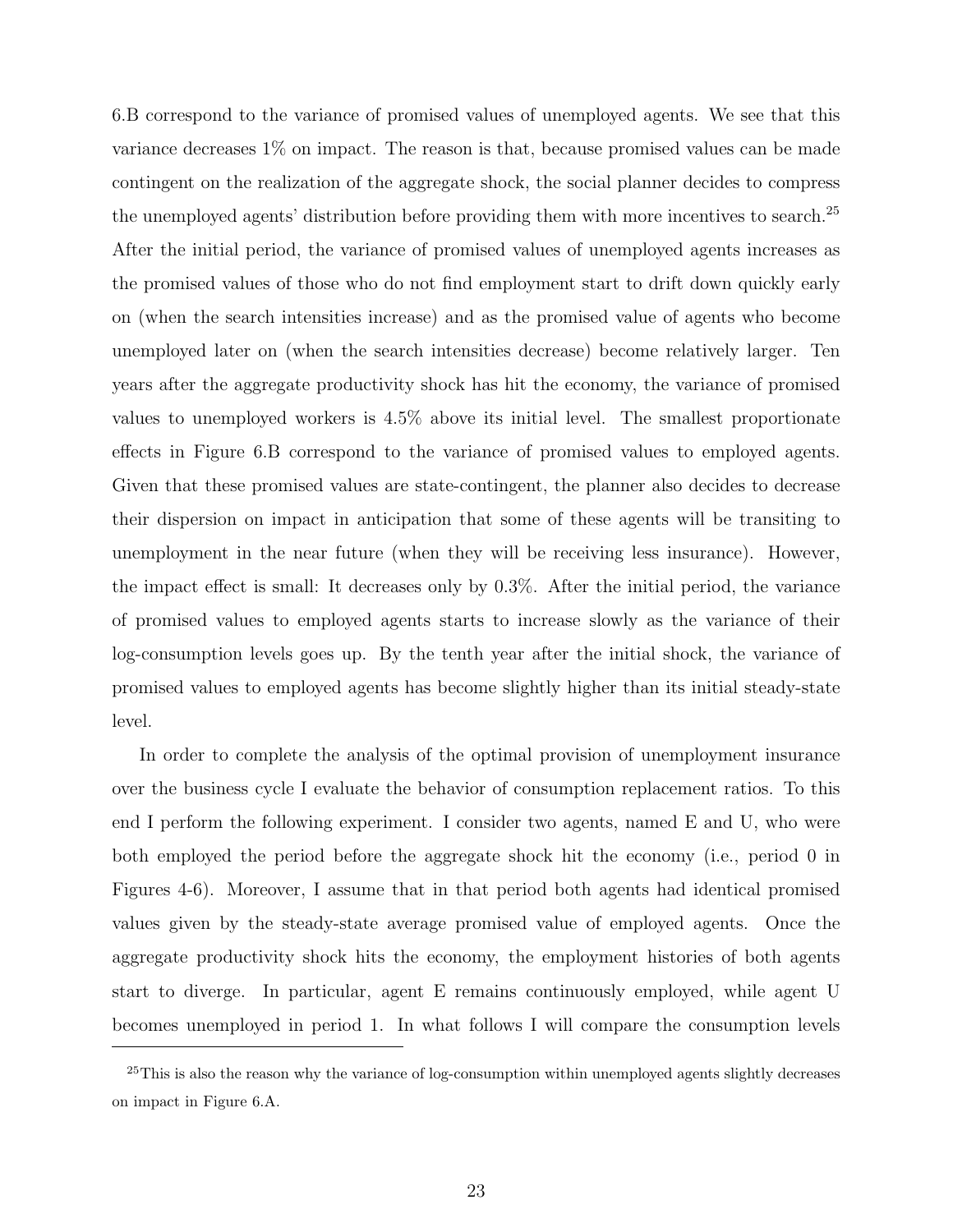of both agents under different possible reemployment scenarios for agent U. The gray line in Figure 7 reports the consumption level of agent U relative to agent E assuming that U remains continuously unemployed during the following ten years. We see that the first period that agent U becomes unemployed they receive a consumption replacement ratio of 100%. However, this replacement ratio drops to 95% after five years of unemployment and to 76% after ten years. While 76% is a low replacement ratio, it is important to keep in mind that the ex-ante probability of agent U reaching ten years of continuous unemployment is rather small: only 1.1%. The gold line in Figure 7 shows the consumption replacement ratio of agent U during the initial period of time when they become reemployed. This replacement ratio is shown for each possible period of reemployment after becoming unemployed in period 1. We see that if agent U becomes reemployed after only one period, they receive an initial consumption level that is 4% higher than agent E's. If agent U's reemployment occurs five years after becoming unemployed they receive roughly the same consumption level as agent E. However, if agent U's reemployment happens ten years after becoming unemployed they consume only 85% as much.

While the previous consumption replacement ratios were calculated after the economy received a positive aggregate productivity shock, it is important to compare them with the replacement ratios that are obtained in the absence of an aggregate shock (i.e., at the deterministic steady state). The reason is that this will provide information of how the optimal replacement ratios should change over the business cycle. This is done in Figure 7, where the blue line reports consumption replacement ratios while continuing to be unemployed and the orange line does the same after reemployment, both under the assumption that the aggregate productivity level  $z_t$  stays at zero. We see that both lines are almost completely hidden by the corresponding lines obtained under the aggregate productivity shock (only after seven years do the lines become somewhat distinct). We conclude that optimal consumption replacement ratios are approximately independent of the state of the business cycle.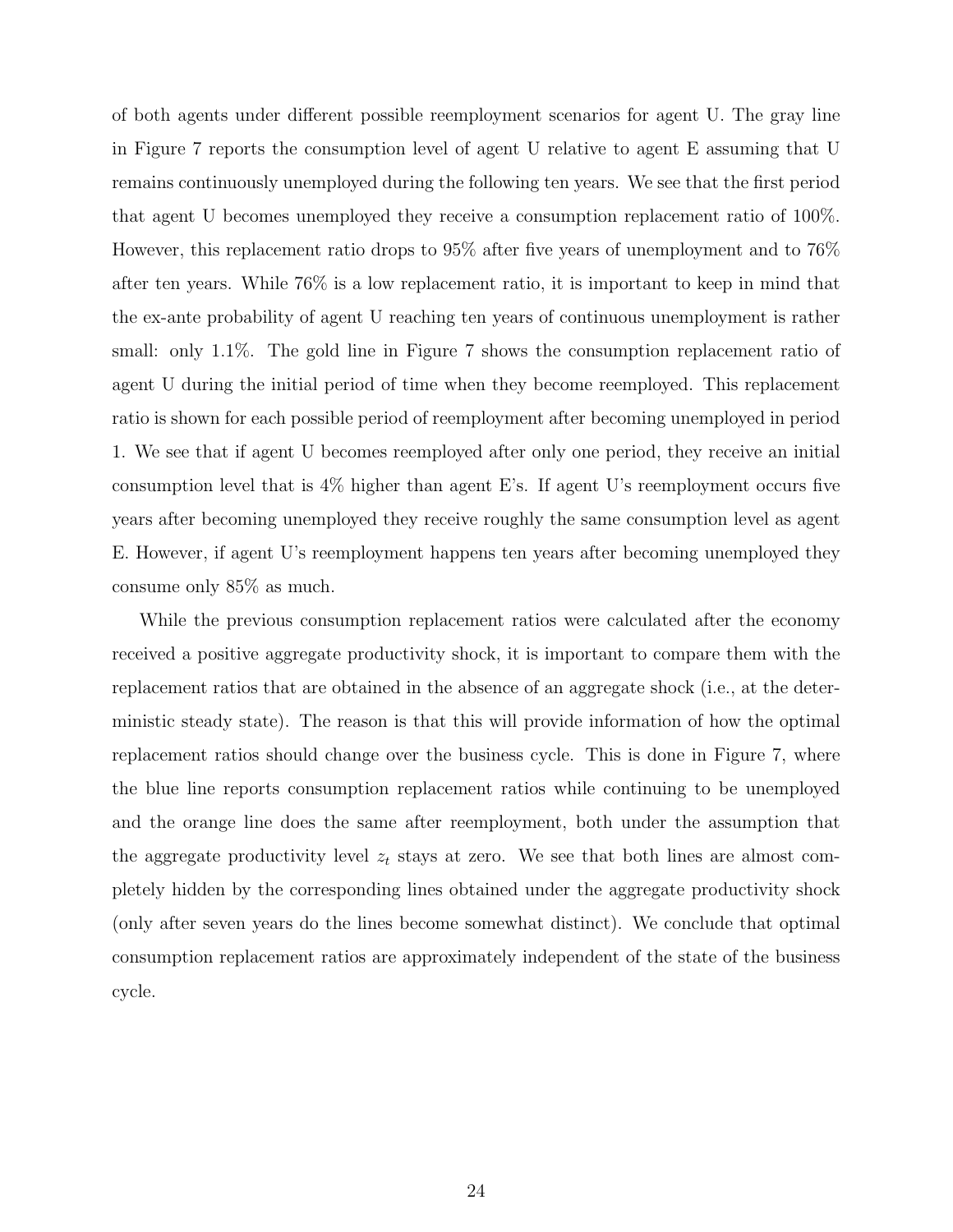## 7 Conclusions

In this paper I evaluated how the presence of moral hazard in unemployment insurance may affect optimal aggregate dynamics. To this end I embedded the Hopenhayn-Nicolini optimal unemployment insurance model into an RBC model with search frictions and solved the associated mechanism design problem. I found that private information in the search intensities of agents has large effects on the optimal steady-state dynamics of the model, decreasing employment, consumption, investment, and output by 2.4%. However, the effects on the optimal aggregate business cycle fluctuations are negligible. In terms of the design of the optimal unemployment insurance system, I found that optimal consumption replacement ratios are roughly independent of the state of the business cycle. Moreover, the cross-sectional variability of log consumption levels is roughly constant over time.

For simplicity's sake, I considered a version of the Hopenhayn-Nicolini unemployment insurance model in which all separations from the production island were due to an exogenous separation shock. As a consequence, agents were fully insured when they became unemployed and their subsequent consumption levels did not depend on the length of their last employment spell. However, if agents suffered disutility from work and the social planner could not distinguish between layoffs and quits, agents may want to separate opportunistically in order to collect generous unemployment insurance. In this scenario the optimal unemployment insurance system would not fully insure workers when they become unemployed and the benefits received would depend on the length of their last employment spell. Hopenhayn and Nicolini (2009) have already considered this realistic case within a principal agent setting, and it would be extremely interesting and perfectly feasible to incorporate it to an RBC model following what's been described in this paper. Such an extension is left for future research.

In this paper I compared the optimal allocation of an economy with private information with its optimal allocation under public information. While this allowed me to isolate the effects of the private information, it would be useful to compare the economy with private information with other benchmarks. In particular, comparing it with an economy with realistic financial markets and labor market policies would help determine how far actual economies may be from their constrained social optima. This is also left for future research.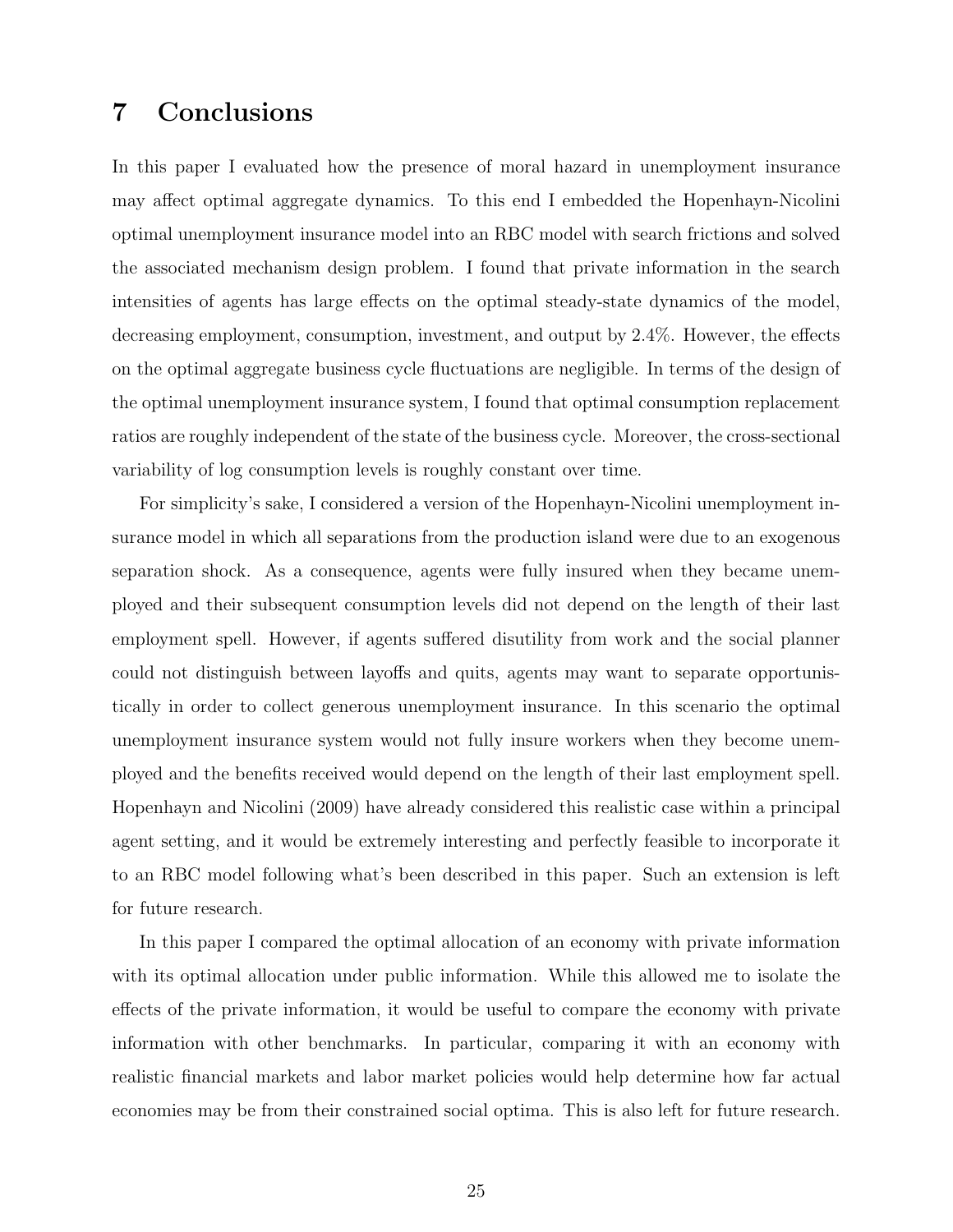#### References

- Alvarez, F. and M. Veracierto, "Severance payments in an economy with frictions," Journal of Monetary Economics 47 (2001), 477–498.
- Atkeson, A. and R. E. Lucas, "On Efficient Distribution With Private Information," Review of Economic Studies 59 (1992), 427–453.
- BOOSTANI, R., M. GERVAIS AND L. WARREN, "Optimal Unemployment Insurance in a Directed Search Model," mimeo, University of Iowa, 2017.
- da Costa, C. and V. F. Luz, "The Private Memory of Aggregate Uncertainty," Review of Economic Dynamics 27 (January 2018), 169–183.
- FARHI, E. AND I. WERNING, "Capital Taxation: Quantitative Explorations of the Inverse Euler Equation," Journal of Political Economy 120 (2012), 398 – 445.
- Golosov, M., M. Troshkin and A. Tsyvinski, "Redistribution and Social Insurance," American Economic Review 106 (February 2016), 359–386.
- Golosov, M., A. Tsyvinski and I. Werning, "New Dynamic Public Finance: A User's Guide," in *NBER Macroeconomics Annual 2006*, *Volume 21* NBER Chapters (National Bureau of Economic Research, Inc, 2007), 317–388.
- Green, E. J., "Lending and the Smoothing of Uninsurable Income," in E. C. Prescott and N. Wallace, eds., *Contractual arrangements for intertemporal trade* (Minneapolis: University of Minnesota Press, 1987), 3–25.
- Hopenhayn, H. A. and J. P. Nicolini, "Optimal Unemployment Insurance," Journal of Political Economy 105 (April 1997), 412–38.

-, "Optimal Unemployment Insurance and Employment History," Review of Economic Studies 76 (2009), 1049–1070.

JUNG, P. AND K. KUESTER, "Optimal Labor-Market Policy in Recessions," American Economic Journal: Macroeconomics 7 (April 2015), 124–156.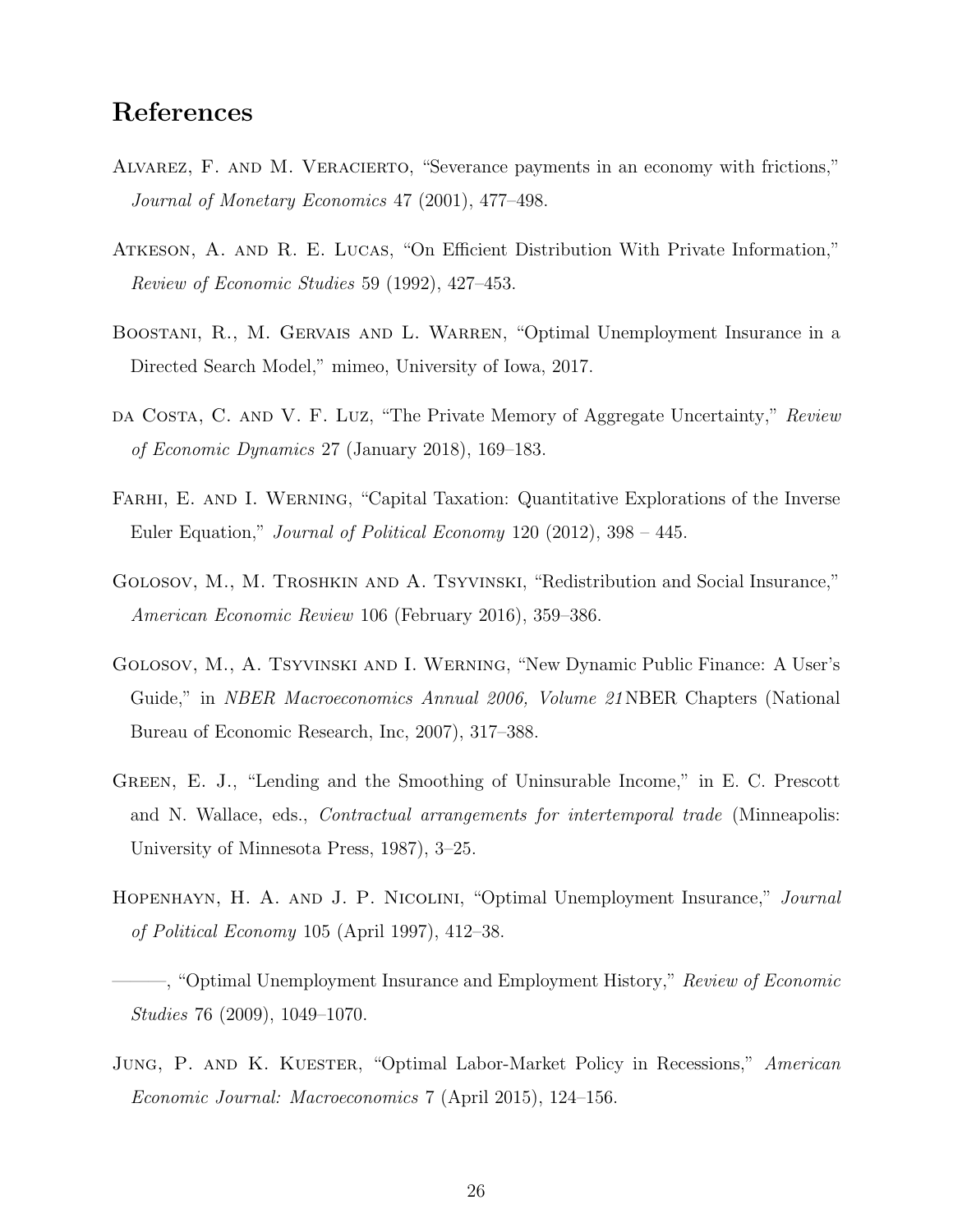- KROFT, K. AND M. J. NOTOWIDIGDO, "Should Unemployment Insurance Vary With the Unemployment Rate? Theory and Evidence," NBER Working Papers 17173, National Bureau of Economic Research, Inc, June 2011.
- Krusell, P., T. Mukoyama, R. Rogerson and A. ahin, "Gross Worker Flows over the Business Cycle," American Economic Review 107 (November 2017), 3447–3476.
- LANDAIS, C., P. MICHAILLAT AND E. SAEZ, "A Macroeconomic Approach to Optimal Unemployment Insurance: Theory," American Economic Journal: Economic Policy 10 (May 2018), 152–181.
- LJUNGQVIST, L. AND T. J. SARGENT, "Understanding European unemployment with matching and search-island models," Journal of Monetary Economics 54 (2007), 2139– 2179.
- Mitman, K. and S. Rabinovich, "Optimal unemployment insurance in an equilibrium business-cycle model," Journal of Monetary Economics 71 (2015), 99–118.
- PHELAN, C., "Incentives and Aggregate Shocks," Review of Economic Studies 61 (1994), 681–700.
- Sanchez, J. M., "Optimal state-contingent unemployment insurance," Economics Letters 98 (March 2008), 348–357.
- Scheuer, F., "Optimal Asset Taxes in Financial Markets with Aggregate Uncertainty," Review of Economic Dynamics 16 (July 2013), 405–420.
- SHIMER, R. AND I. WERNING, "Liquidity and Insurance for the Unemployed," American Economic Review 98 (December 2008), 1922–1942.
- Veracierto, M., "Computing Equilibria of Stochastic Heterogeneous Agent Models Using Decision Rule Histories," Working Paper Series WP 2020-05, Federal Reserve Bank of Chicago, February 2020.
	- –, "Business cycle fluctuations in Mirrlees economies: The case of i.i.d. shocks," *Journal* of Economic Theory 196 (2021).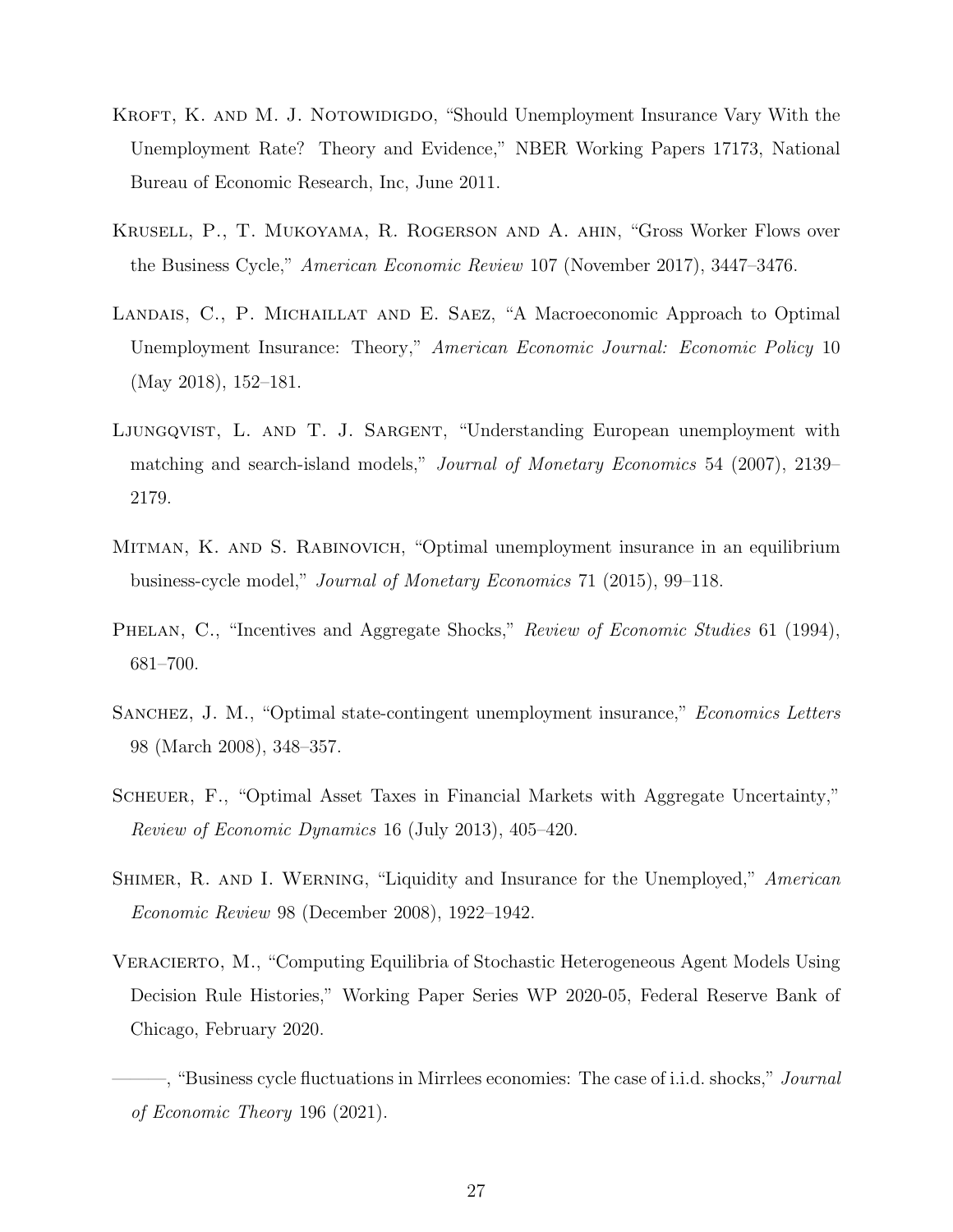- Veracierto, M. L., "Plant-Level Irreversible Investment and Equilibrium Business Cycles," American Economic Review 92 (2002), 181–197.
- WERNING, I., "Optimal Unemployment Insurance with Unobservable Savings," mimeo, MIT, 2002.
- ——, "Optimal Fiscal Policy with Redistribution," The Quarterly Journal of Economics 122 (2007), 925–967.
- WILLIAMS, N. AND R. LI, "Optimal unemployment insurance and cyclical fluctuations," FRB Atlanta CQER Working Paper 2015-2, Federal Reserve Bank of Atlanta, August 2015.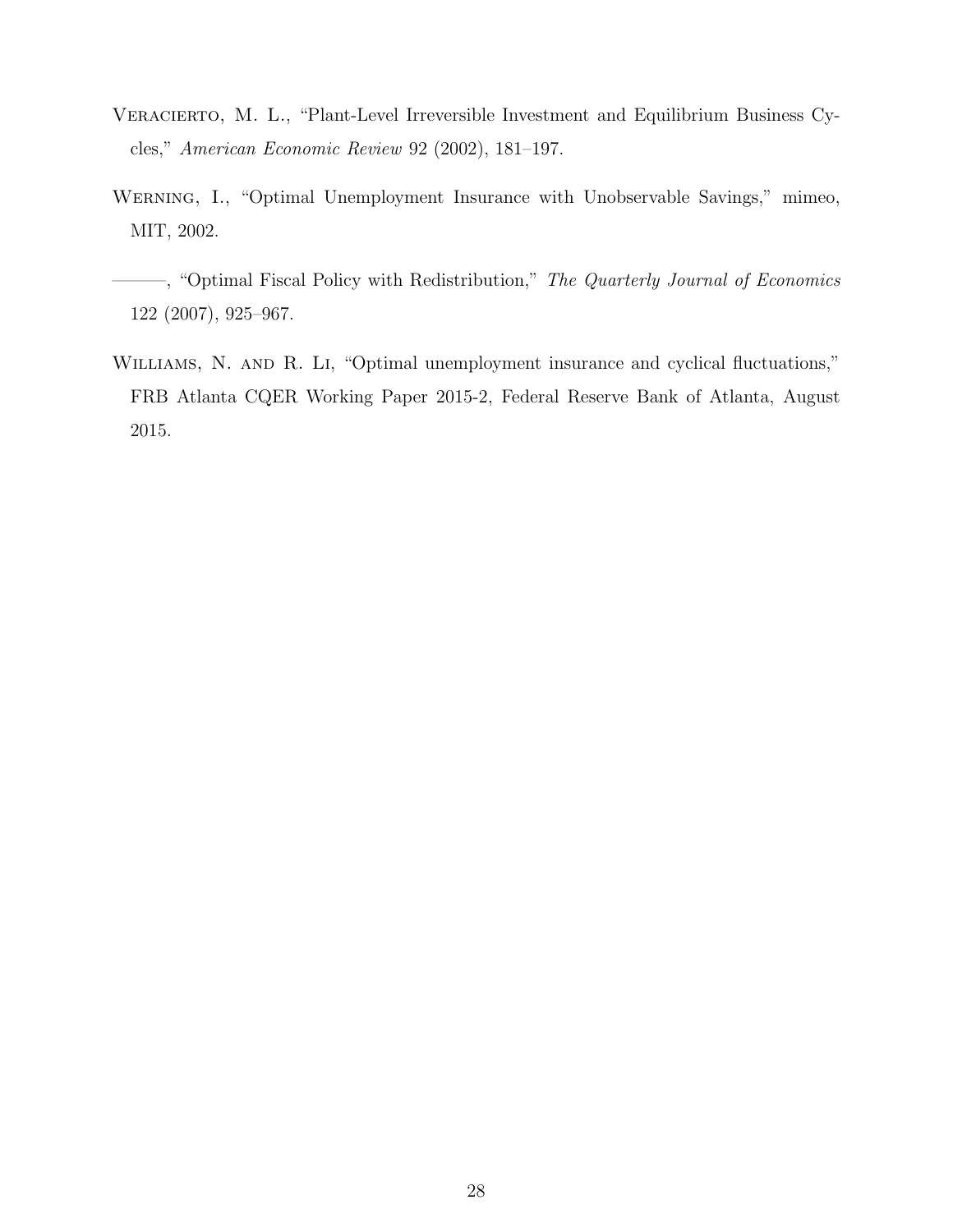| Information $Y$ $C$ $I$ $H$ $K$ $\sigma(\ln c)$ |  |                                         |            |
|-------------------------------------------------|--|-----------------------------------------|------------|
| Public                                          |  | $100.0$ $100.0$ $100.0$ $100.0$ $100.0$ | $\Box$ 0.0 |
| Private                                         |  | 97.6 97.6 97.6 97.6 97.6                | 0.083      |

Table 1 Steady state effects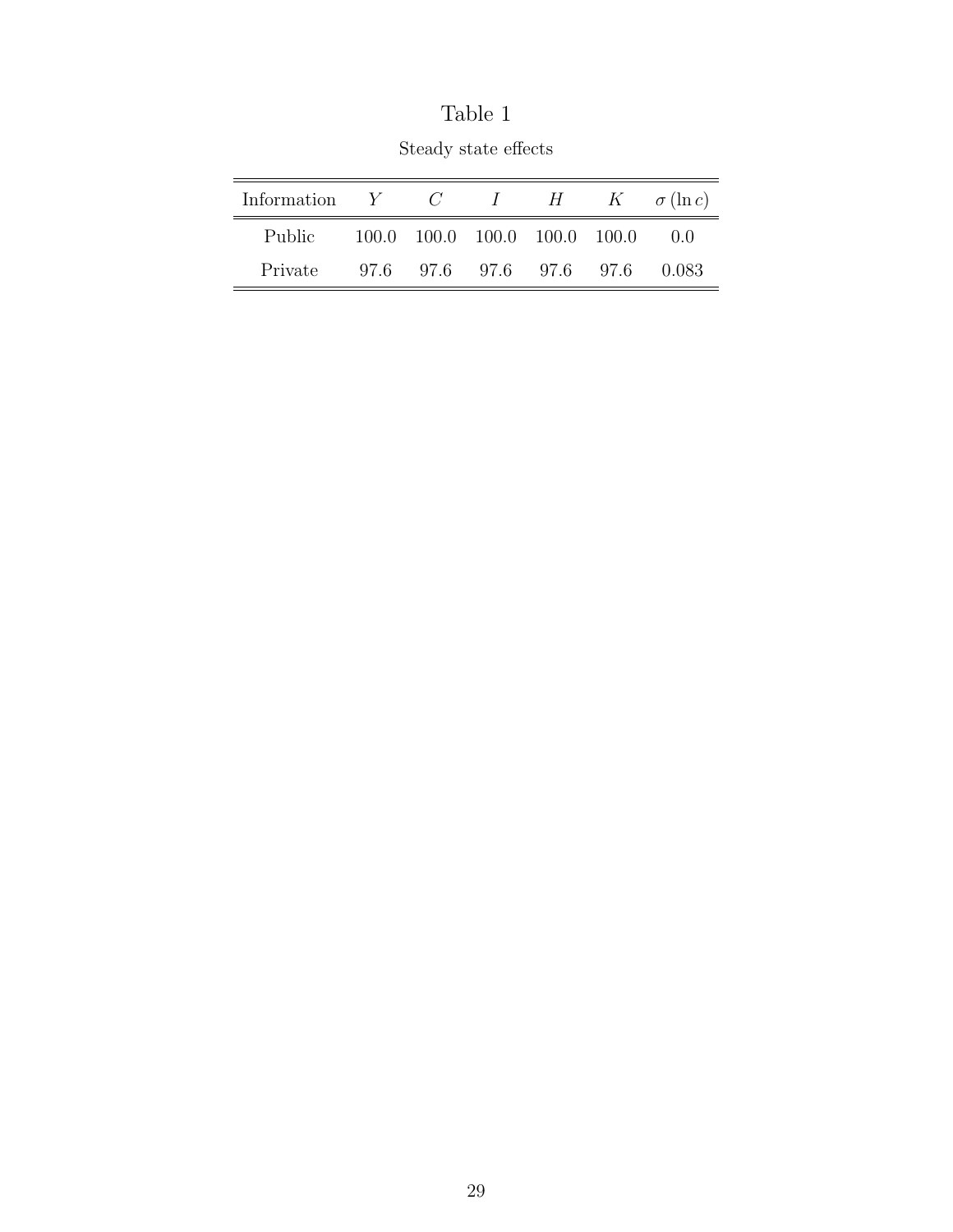

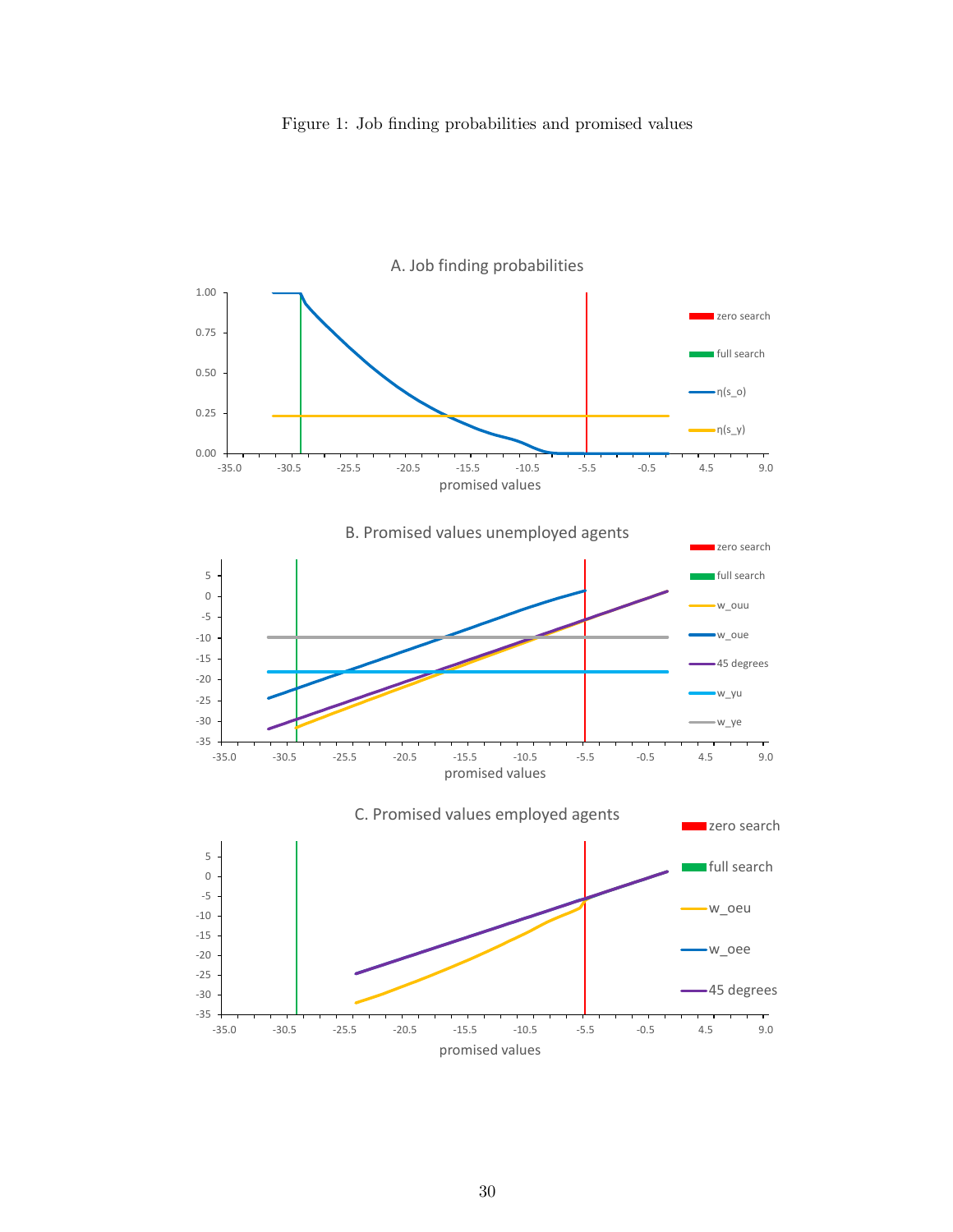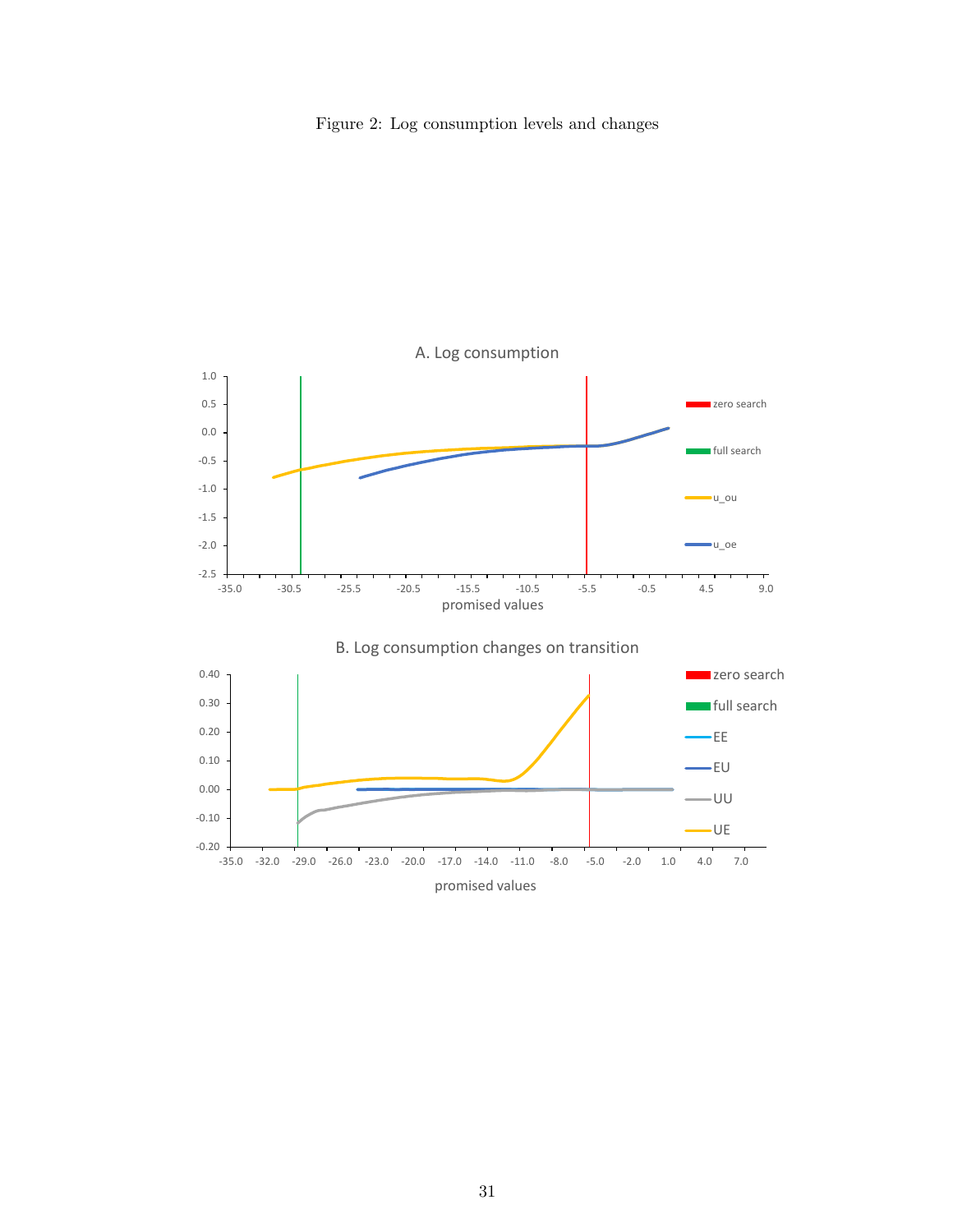Figure 3: Invariant distributions

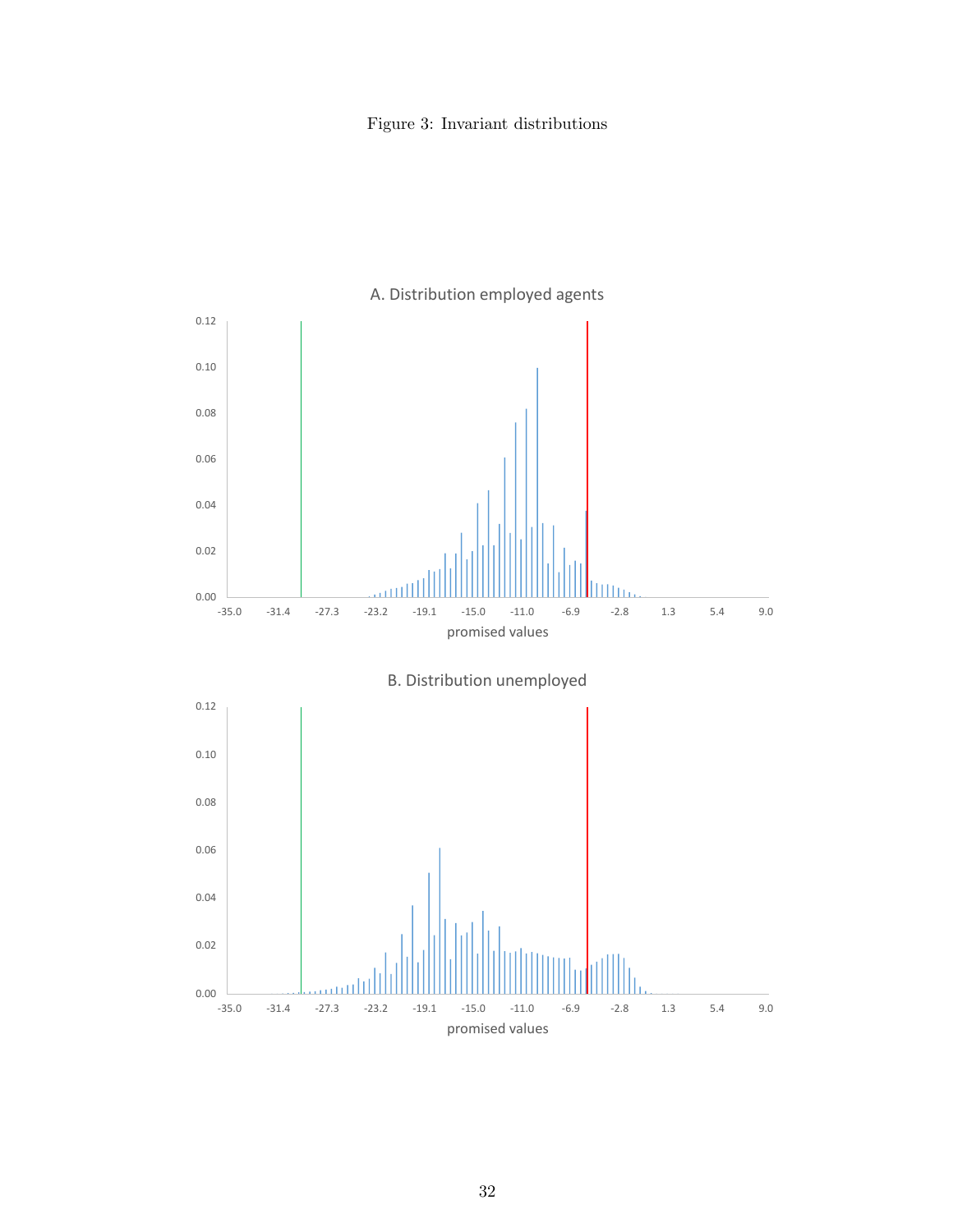Figure 4: Impulse responses

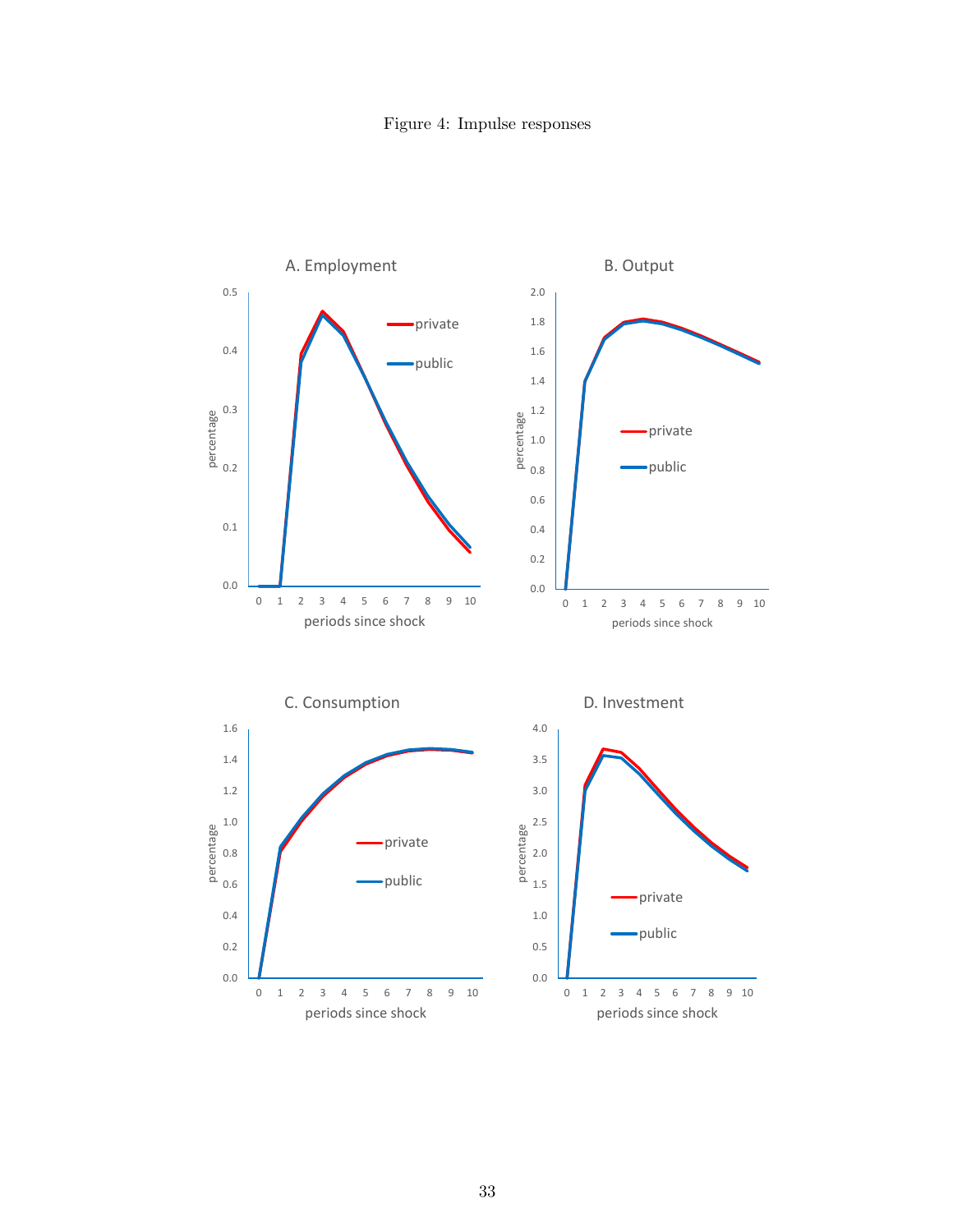



#### A. Variance of log consumption



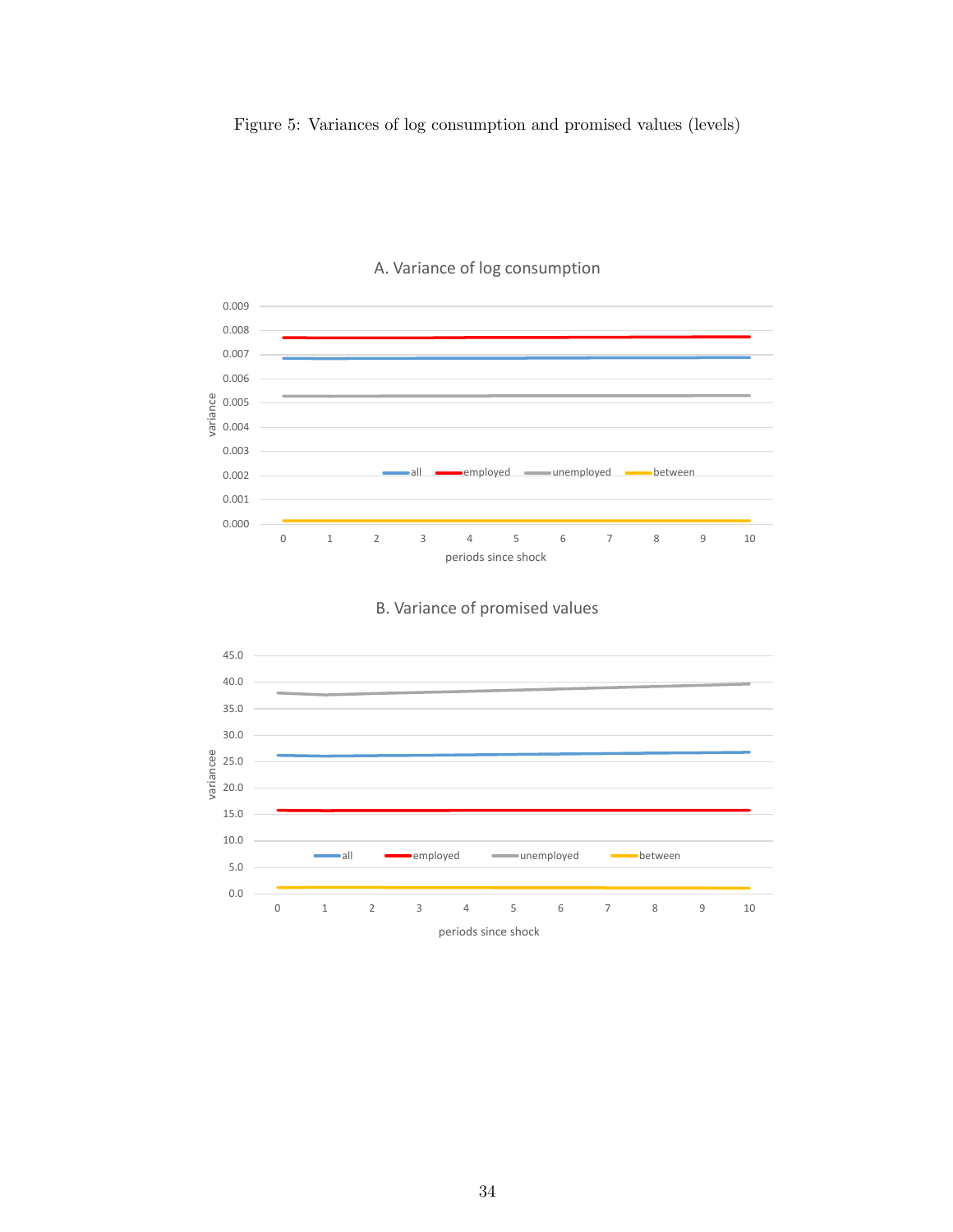Figure 6: Variances of log consumption and promised values (% deviations from trend)



#### A. Variance of log consumption